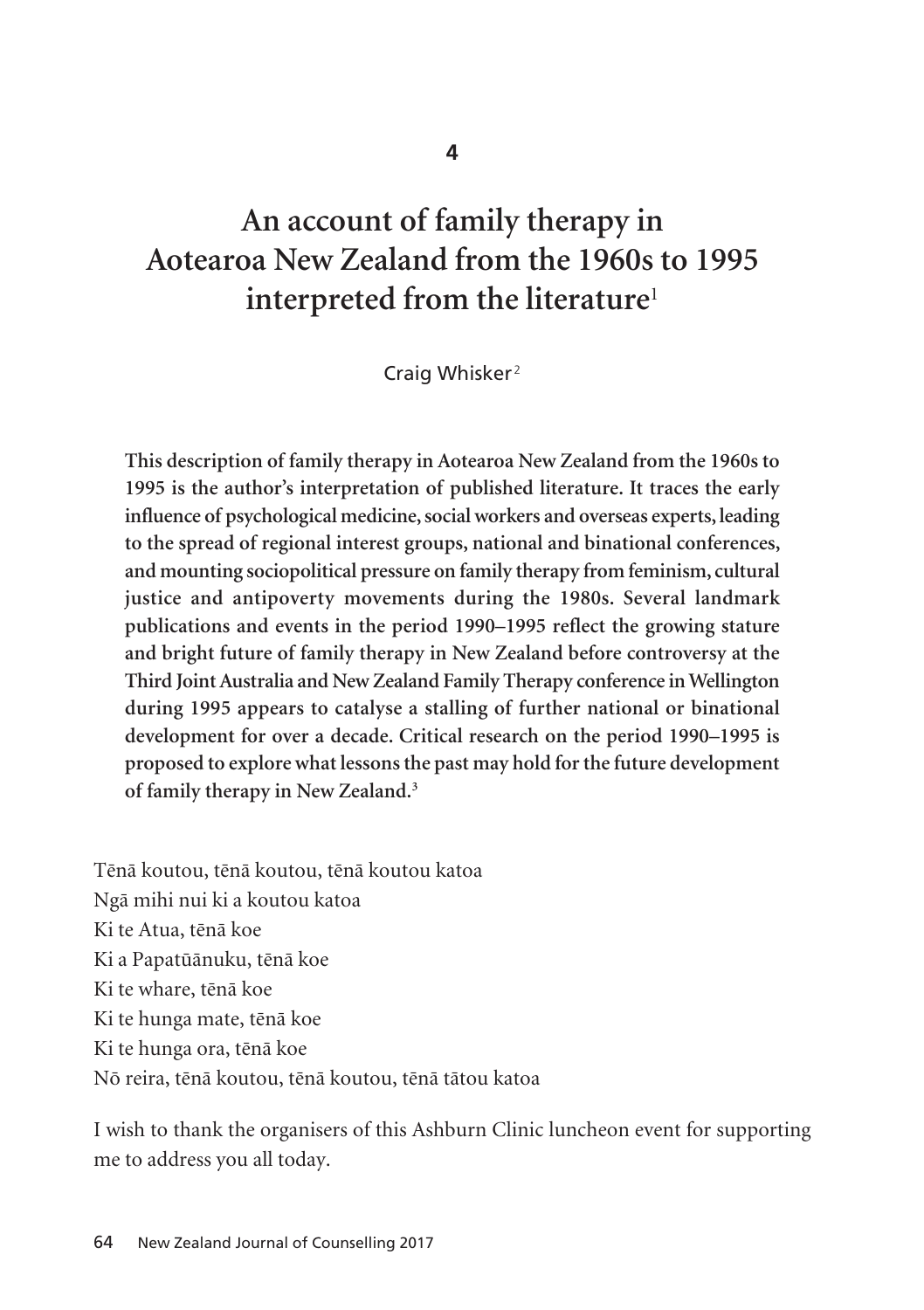The topic I am speaking on is family therapy in Aotearoa New Zealand from the 1960s to 1995. In my mihi I greeted both the living and the dead, as I am mindful of the many people who have come before us to work for the benefit of families and whänau throughout New Zealand. Some of these people have passed on, while others have retired or taken on new roles, and it is with grateful remembrance of them all that this address is offered.

My career in family therapy began in 1991 at the Wellington Hospital Board's Child and Family Service in Hanson Street, Newtown. There I joined Ginny Hickman, Beth Wood, Antony Brewer, Jennifer Martin, and others, in the family therapy/social work team where we collectively pored over David Epston's latest audacious offering during our lunchtime journal club. That something so exciting and life-giving could be generated by a New Zealand practitioner working in a service similar to ours was compelling to me. What did he see? How did he listen? Who inspired him? These questions were evidence of open spaces that might lead to new possibilities in the service of assisting families to resolve painful experiences.

Since then, my interest in family therapy has grown. In 2014, I enrolled as a doctoral candidate to research the situation of family therapy in New Zealand and as a preliminary step I read the early literature to discover what is there. The following description is interpreted from over 200 published works<sup>4</sup>, and is a construction of my imagination both in scope and detail. As such, it may bear little resemblance to the memories of those who co-created the actual events or subjects mentioned here. Full responsibility for this lies with me,<sup>5</sup> and so without further ado I will begin.

## **The early years: 1950s and 1960s6**

Exactly how the first dose of family therapy gains entry to the Psychological Medicine Department of Auckland Hospital, at about the same time as others appear in equivalent locations in Christchurch and Dunedin, may never be known. Early dispatches to the *New Zealand Medical Journal* indicate initial contact probably occurred during the mid-to-late 1950s or early 1960s, perhaps prescribed by a visiting physician or brought home for dispensing in a travelling medical bag.

This medical imagery reflects the prevailing condition of New Zealand's mental health services as family therapy "arrives." The movement towards "family" as the legitimate focus for psychiatric attention is analogous with evolving conceptualisations of schizophrenia—namely from an individual's brain disease, to a "pathogenic mother/child" dyad, and on to a whole family's interplay (Lindsay & Baber, 1967). Here, views about individuals and dyads are enlarged in the context of triads and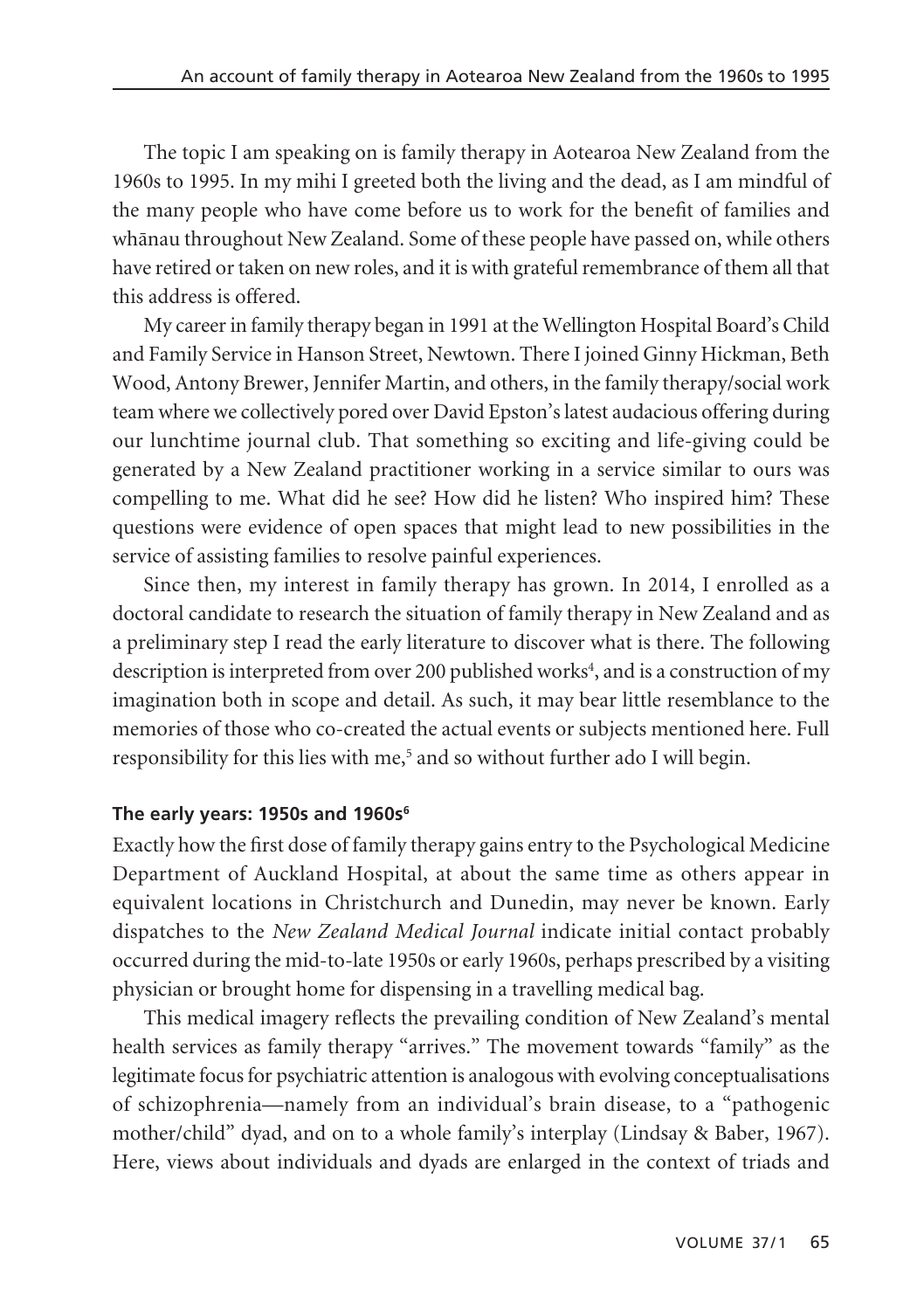quads that might span three or four generations (Lindsay, 1968). Then, a psychiatrist interviewing a parental dyad is one in a three-person system, and one of four when a symptomatic child attends (Lindsay & Baber, 1967).

Publications in the mid-1960s by William Baber and John Lindsay (1965; 1967) in Auckland Hospital, and Roy Muir and Peter Lewis (Lewis, 1967) in Dunedin, reflect each man's responsiveness to family psychiatry. Their applications of theory and technique are influenced by several founders of family therapy whom they reference, namely, Ackerman, Bateson, Jackson, Haley, and Weakland, Bowen, Boszormenyi-Nagy, and Framo.

In 1966, a Department of Psychological Medicine is established at the University of Otago's Medical School, "confirming the longstanding focus on psychological medicine that the Faculty of Medicine has developed since its establishment in Dunedin in 1877."7 Lewis is appointed senior lecturer and within two years launches New Zealand's first adolescent inpatient unit at Wakari Hospital (Ironside, 1974; Muir & Lewis, 1974). He wastes no time alerting authorities to the complexities of treating some of the most severely disturbed adolescents in the country and argues for an expansion of integrated clinical services for children and adolescents throughout New Zealand. Such specialised inpatient units would offer day facilities, schooling, welfare services, links to the Children's Court, outreach to social workers, teachers, nurses and GPs in the community, and "finally, as the most essential condition of all and one requiring psychological insight, the involvement of the family in the therapeutic process" (Lewis, 1967, p. 742).

By way of a primer for these proposals, Lewis presents case studies of adolescents recently treated in the unit without integrated services. The commitment of staff and resources is formidable, yet the outcomes are inconclusive and unsatisfactory. Perhaps he purposefully chooses to present the case of a 14-year-old girl whose inner state between conjoint sessions with her parents is explored using LSD (Lewis, 1967). It is as if he is attempting to separate an embryonic bio-psycho-social practice of child and adolescent psychiatry in New Zealand from the medically dominated institutional psychiatry of the previous era.

A few years later, Muir and Lewis (1974) provide an account of the unit from 1968–1970 and reflect on the difficulty of maintaining a family-centred approach. What strikes them is their own resistance to working with difficult families, which they state, "has its roots in an almost universal need to deny both the importance and the potency of family processes…by which a family can mobilise stressful feelings in the interviewer…which only adequate training and experience can reduce" (p. 178).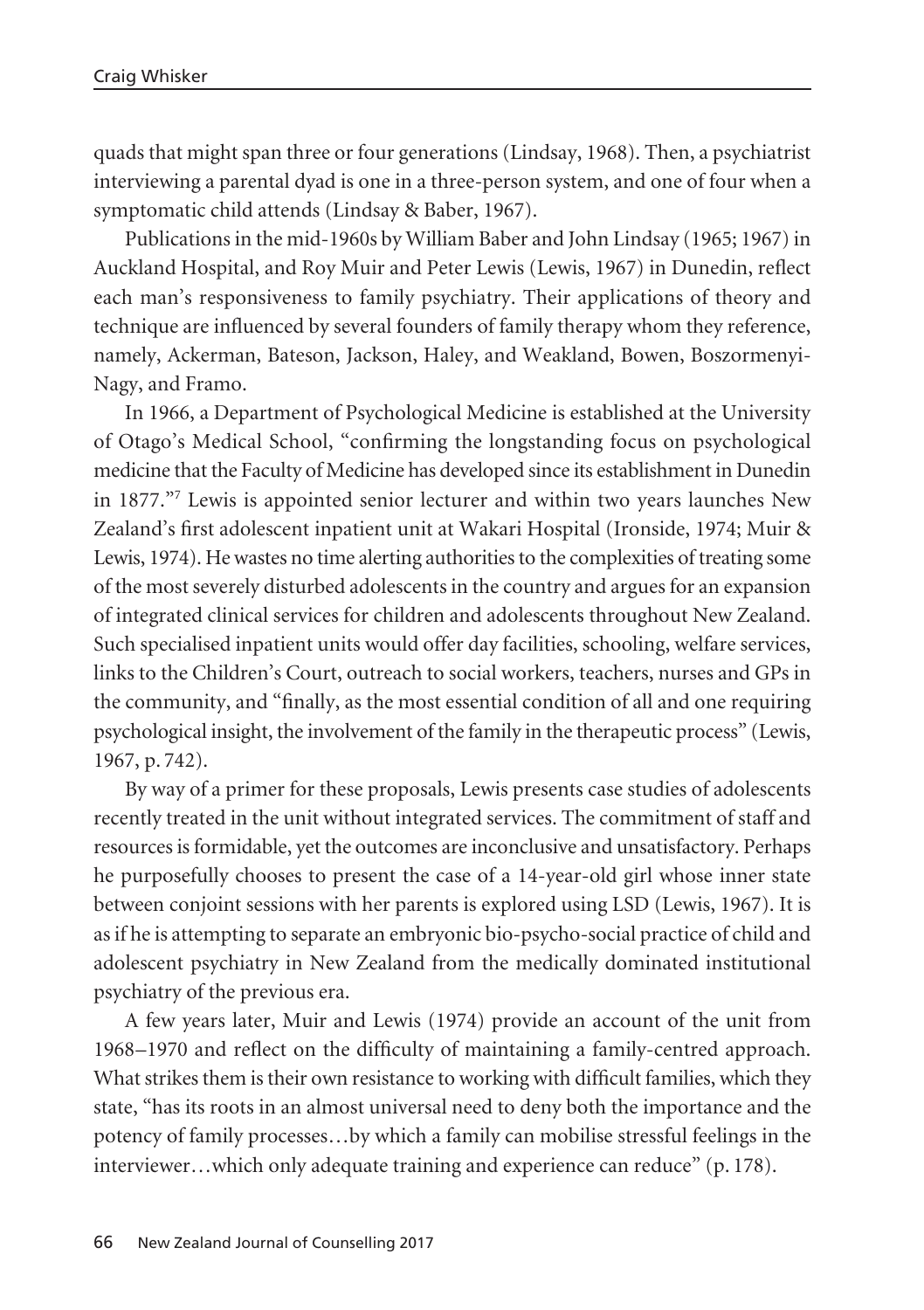Family therapy's introduction to New Zealand is also fostered by the early professionalisation of social work. From the late 1950s, social workers formalise regional groups, debate what constitutes adequate practice, training, and ethical standards, and at their inaugural national conference in 1964, create the New Zealand Association of Social Workers (Nash, 1998). The Association's promotion of family therapy is in evidence when they host Don Jackson, Director of the Mental Research Institute (MRI), Palo Alto, California, in Wellington during May 1965. His two-day interdisciplinary seminar entitled "The Basis for Family Therapy" covers communication theory, family interviewing, genetic, cultural and sociological aspects of mental illness, family research, and transference (NZASW, 1965).

Overseas influence is also apparent in social work publications on family therapy during this period. Ruth Swatland from Canada, working as a Student Counsellor at Victoria University of Wellington, highlights the emerging movement from individual to family casework and the goals of family interviewing, and notes that the general principles of such work have yet to be defined by research (Swatland, 1968). At about this time, Ken Daniels, a senior psychiatric social worker at Christchurch Hospital, returns from a stint of work in the UK and is struck by the "band wagon" effect of family therapy on social work caseworkers and psychotherapists. He is concerned that, "very few people have the ability and knowledge to provide adequate training" (Daniels, 1969, p. 51) and is inspired to propose guidelines for and against the use of family therapy, the majority of which he imports from the Welsh National School of Medicine.

As if in response to these concerns, social work and psychiatry combine in late 1968 through a chance observance that sets in train a succession of international visitors to New Zealand to show the locals how family therapy is done. Margaret Topham, an Australian psychiatric social worker from Sydney, is one of the "parents" of family therapy in Australia (Durrant, 1994) having trained from 1967–68 at the MRI. Returning home to Australia, her work with families is ignored by colleagues until, as she recalls, "a visiting Professor of Psychiatry from Dunedin New Zealand, happened upon one of my interviews. He invited me to his hospital for two weeks to demonstrate family therapy and after that my own fellow workers began to become interested" (Topham, 1982, p. 60).

Over the next decade, the Otago Medical School draws other luminaries in the field to New Zealand to demonstrate their skills, such as Virginia Satir, Salvador Minuchin, Helm Stierlin and Jay Haley.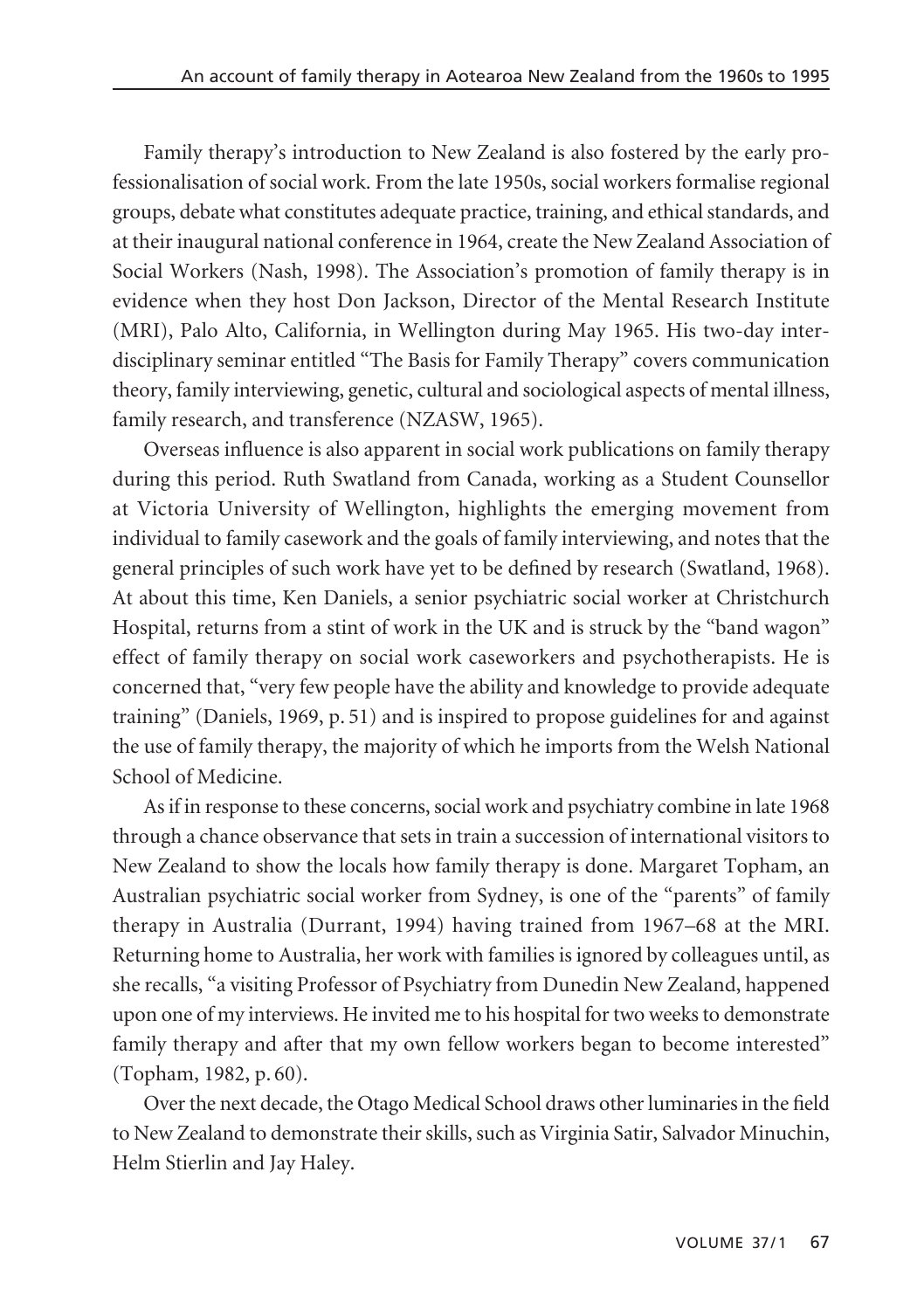#### **Spreading the word in the 1970s**

During the 1970s, growing awareness of family therapy gives rise to creative responses in both institutional and community settings. At Auckland Hospital, John Lindsay and Danuta Pollard correspond with pioneers Murray Bowen and Ivan Boszormenyi-Nagy in the United States, to design a Multiple Family Therapy programme for New Zealand. Both mentors independently discourage in-session dialogue between families, however the New Zealanders choose to follow the originator of Multiple Family Therapy, American Peter Laqueur (1964), instead. They promote interfamily communication by dividing multiple families into subgroups comprising the same generation, gender or family role. Here, for example, a group of adolescents meet with a therapist to discuss their mothers, while the mothers sit behind a one-way screen with a co-therapist, watching, listening, and discussing the adolescents among themselves, before exchanging places with the adolescents. Some sessions include friends, flatmates, general practitioners, and others, in an attempt to replicate aspects of community life. The groups assist practitioners to adjust their thinking about family life to better reflect how it is actually being lived away from the hospital (Lindsay & Pollard, 1974).

Elsewhere among psychiatrists, Muir (1975) seeks to integrate aspects of family theory and psychoanalysis by illustrating how transference could be interpreted in particular family processes, such as in the basic bond of loyalty, rather than sited in an individual. Soon after, his colleague at the Otago Medical School, Donna Kippax, joins forces with Angela Taranto, a psychiatric social worker at Auckland Public Hospital, and David Epston, a Canadian social worker resident in Auckland, who attended the first British family therapy conference in London during 1975 (Epston, 2003).8 The trio note the irregular development of family therapy around New Zealand and, eager to provide a systematic framework for future advancement, establish a national network of 25 regional interest groups in 1978. They envisage these groups liaising with one another to share resources, visiting trainers, and reference materials, providing local training and supervision, and liaising with equivalent groups internationally, especially in Australia (Epston, 1981a, 1981b).

The network's national newsletter is discontinued after two years because, as Epston (1981a) later notes, "[it] has not met the emerging needs…notably in Whakatane-Tauranga, Hamilton, Palmerston North, peripheral to the more established centres of interest and there are dangers of fragmentation and isolation" (p. 18).

Despite isolation, interest crops up in some provincial settings too. Helen Bracefield (1979), a public health nurse in Golden Bay, refers to research on contemporary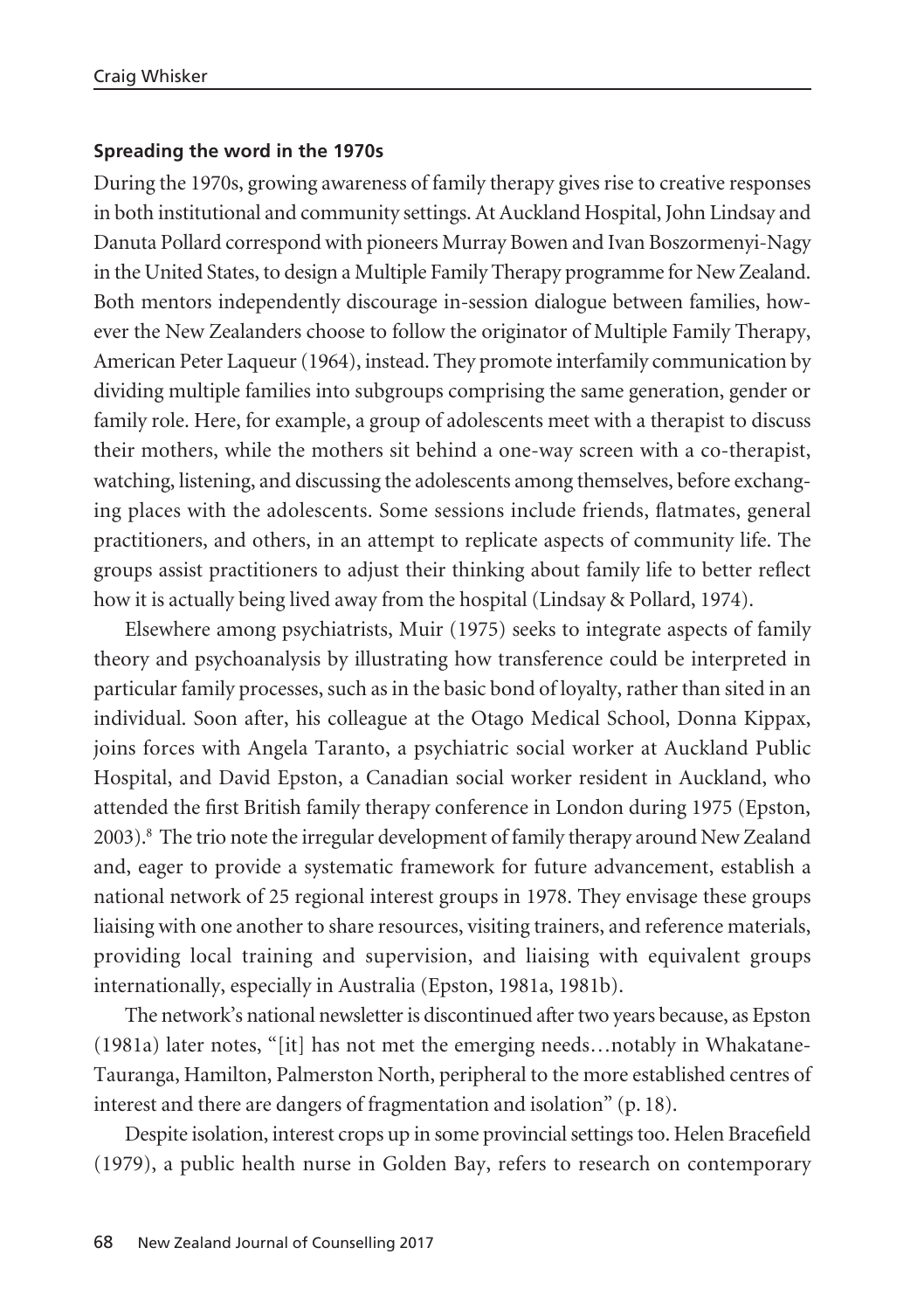family life in New Zealand (Ritchie & Ritchie, 1978) to challenge family therapy to recognise the effects of diminishing social affluence, lower birth rates, changing gender roles, specific cultural needs for Māori and Polynesians, urban sprawl, and environmental degradation. Each issue adds potential context to the unspecified "emerging needs" and "irregular developments" previously mentioned, as family therapy spreads out from metropolitan New Zealand.

In 1979, the Anglican Social Services' Family Centre in Lower Hutt answers its community's call to strengthen family life and respond to local social problems by allocating two-fifths of staff time to the provision of family therapy, among other initiatives. Predictive of the leadership this Centre later provides as social researchers in New Zealand, they soon undertake New Zealand's first family therapy outcome evaluation. Their aim is to measure client satisfaction and therapist opinion as indicators of the value of the family therapy they provide to the first 75 families seen at their Centre. An independent researcher collects data by questionnaire and interview, and the results indicate a level of consumer satisfaction in line with contemporary studies they cite from Britain and the US (Waldegrave, Jones, Basil-Jones, & Anderton, 1981).

The seeds of New Zealand's future contributions to postmodern family therapy appear to be sown in the 1970s. This is illustrated by Lindsay and Pollard inviting members of patients' communities into hospital sessions, Bracefield pointing to social issues affecting provincial families, and the Family Centre beginning a sociopolitical family therapy outreach in their local community. Add to this the heterogeneous growth of family therapy in specific pockets of New Zealand society reported by Epston, and this modest sample reflects a growing awareness of social context in the development of family therapy in New Zealand. If this sample is broadly representative of the many unpublished family therapy activities in New Zealand during the 1970s, then by the end of this decade New Zealand appears to be well placed for a burgeoning postmodern phase in the years to come.

# **Forging links and rattling chains: 1980 to 1984**

The inception of the *Australian Journal of Family Therapy* (AJFT) in 1979 coincides with a growth spurt in family therapy-related publications in New Zealand. The elaborated themes include: a schema for integrating divergent models (Kippax, 1981); tips for improving therapeutic outcomes (Taylor, 1981); inclusion of children in family interviews (Pilalis, 1981); family therapy in an adolescent inpatient unit (Grant, 1981); family counselling in a private practice (Mourant, 1981); implications for working with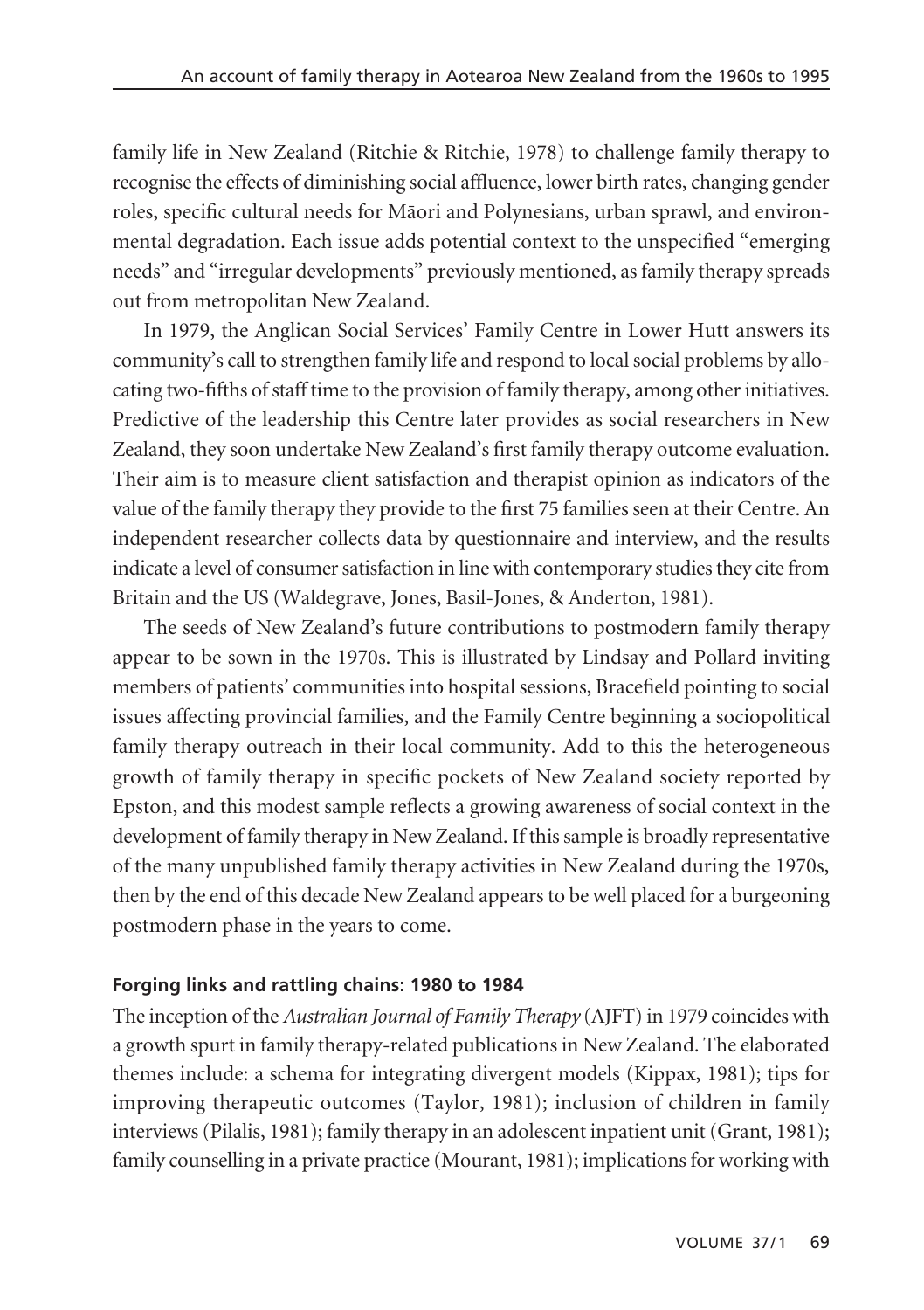Mäori (Awatere, 1981); consumer feedback about short education courses (Pilalis, 1982); and promotion of feminism in family therapy practice (Pilalis, 1983). The spread of authorship across professional disciplines is apparent from the journals in which these works appear, namely, the *Social Work Review*, *New Zealand Social Work Journal*, *Guidance in New Zealand Schools*, *Australian and New Zealand Journal of Psychiatry*, and *Australian Journal of Family Therapy*, and in Felix Donnelly's compilation on counselling, *A Time to Talk* (Donnelly, 1981).

In 1980, the inaugural Australian Family Therapy Conference in Melbourne attracts several New Zealand attendees, and this is where Epston and Michael White of Adelaide first meet, making possible a professional partnership that will have profound significance for family therapy in New Zealand, Australia and beyond. Following the conference, Epston (2003) recalls that, "Michael and I began to correspond and to teach and work together whenever we could, in order to proceed with a 'community of interests' we so obviously shared" (p. 1).

The benefit of closer connection with Australia is soon evident. In January 1981, White, founding editor of the AJFT, includes New Zealand in an editorial and Epston among his regional correspondents for the first time, declaring that "Nineteen Eighty One promises to be an exciting year for family therapy in Australia and New Zealand. The 'Around Australia and New Zealand' section details various…developments taking place in New Zealand and further information about these will be published in future editions" (White, 1981, p. 47).

In 1981 and 1982, Australian conferences are held in Adelaide and Sydney respectively, where New Zealand participants discuss whether they might host a conference of their own. Charles Waldegrave and others from the Wellington Family Therapy Training and Supervision Group take the plunge (Epston, 1995) by inviting "those people from around New Zealand interested in family therapy" (Conference Committee, 1983) to the inaugural "Forging the Links" conference at the Clinical School of Medicine in Wellington Hospital during March 1983. Epston later describes his experience: "The first Conference shared the same enthusiasm as was evident in the other firsts, but for me, this was home…[the early New Zealand] conferences sustained those working in environments not entirely welcoming [of family therapy ideas and practices]. It was so good to talk with colleagues who 'talked' the same way. It forged many friendships, colleagueship, and a rather unique flavour of family therapy itself" (Epston, 1995, n.p.).

The programme begins with a half-day whole-conference session by White, "to carry the 'torch' over [to New Zealand]" (Epston, 1995) and continues with concurrent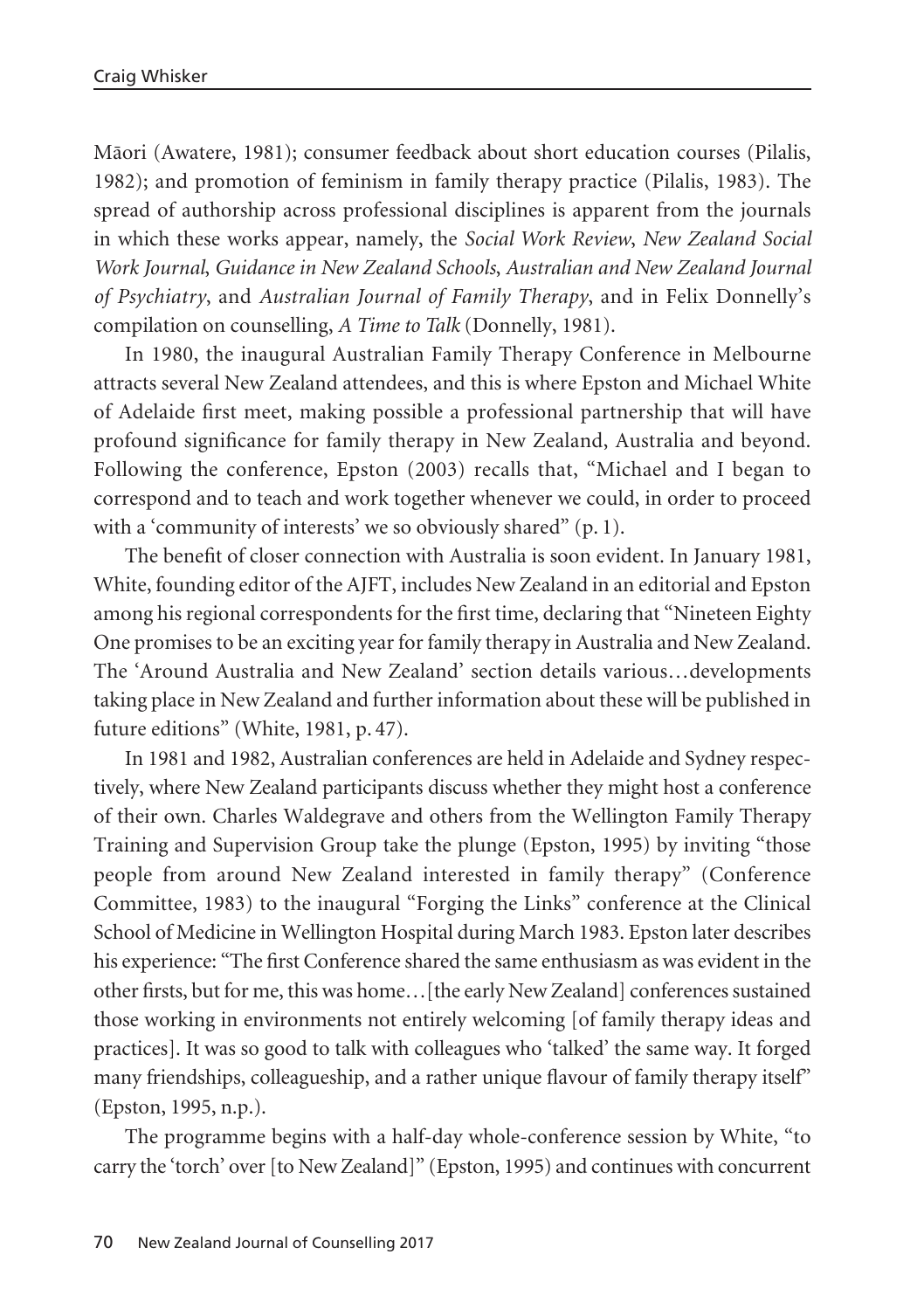workshops ranging from large social issues such as poverty in New Zealand, the challenge of feminism, working with Mäori, Polynesian and separating families, and the professionalisation of family therapy, through to specific therapeutic approaches involving metaphor, story-telling, ritual, neurolinguistic programming, child-centred process, and both strategic and behavioural interventions.

On the last day, White's "comments on the formal organisation of family therapy in Australia open people's eyes to the issues" (Epston, 1984a, p. 84), contributing to a decision not to form a national family therapy committee or association at this point (Pilalis, 1984). One issue is the lack of a "coherent network [of family therapists, which meant]…some significant people in locations distant from Wellington didn't hear about the conference until it was over…[evidence that] a strong network is still some way off" (Epston, 1984a, p. 84). Having "forged links" in Wellington, it is proposed to "rattle the chains" in Auckland the following year, where organisers hope to "represent the differences in New Zealand society" (Epston, 1984a, p. 84).

"Rattling" might describe the "points of social, political and moral concern for Family Therapists" (Allen et al., 1983, p. 255) made by Auckland Therapists for Social Change at the Mt Albert Community Mental Health Centre, soon after the Wellington conference. In the five years after its inception, the Centre develops a mixed clinical and community work approach to mental health care (Mintoft, Quinlan, Dowland, & Barrer, 1983), including employing Niuean and Sämoan community workers to work with their own people while drawing on the Centre as a resource in any way they feel appropriate. The Centre challenges family therapists to consider sociopolitical issues when working with families, arguing that:

- *Therapy is never neutral; like all social interaction it comes from a political, social, economic and moral value base.*
- *Is family therapy used to focus the attention of the oppressed on their emotional relationships so that they think it is they and their families who are failing rather than the socio-political system which is failing them?*
- *Are [family therapists] getting funded, trained and respected at last because we have proved that we can perform a homeostatic function for the wider social system?*
- *Are [family therapy] methods culture specific? The oppressed race in New Zealand is the Maori people. Are Western notions of structure and function applicable to…people whose timeframe is cosmic and whose culture (such as is not yet destroyed) is land-based, communal and spiritual?*
- *Is family therapy mirroring the elitism of the capitalist societies from which it comes? The warning signs are:…talk of the need for 'professionalization of Family*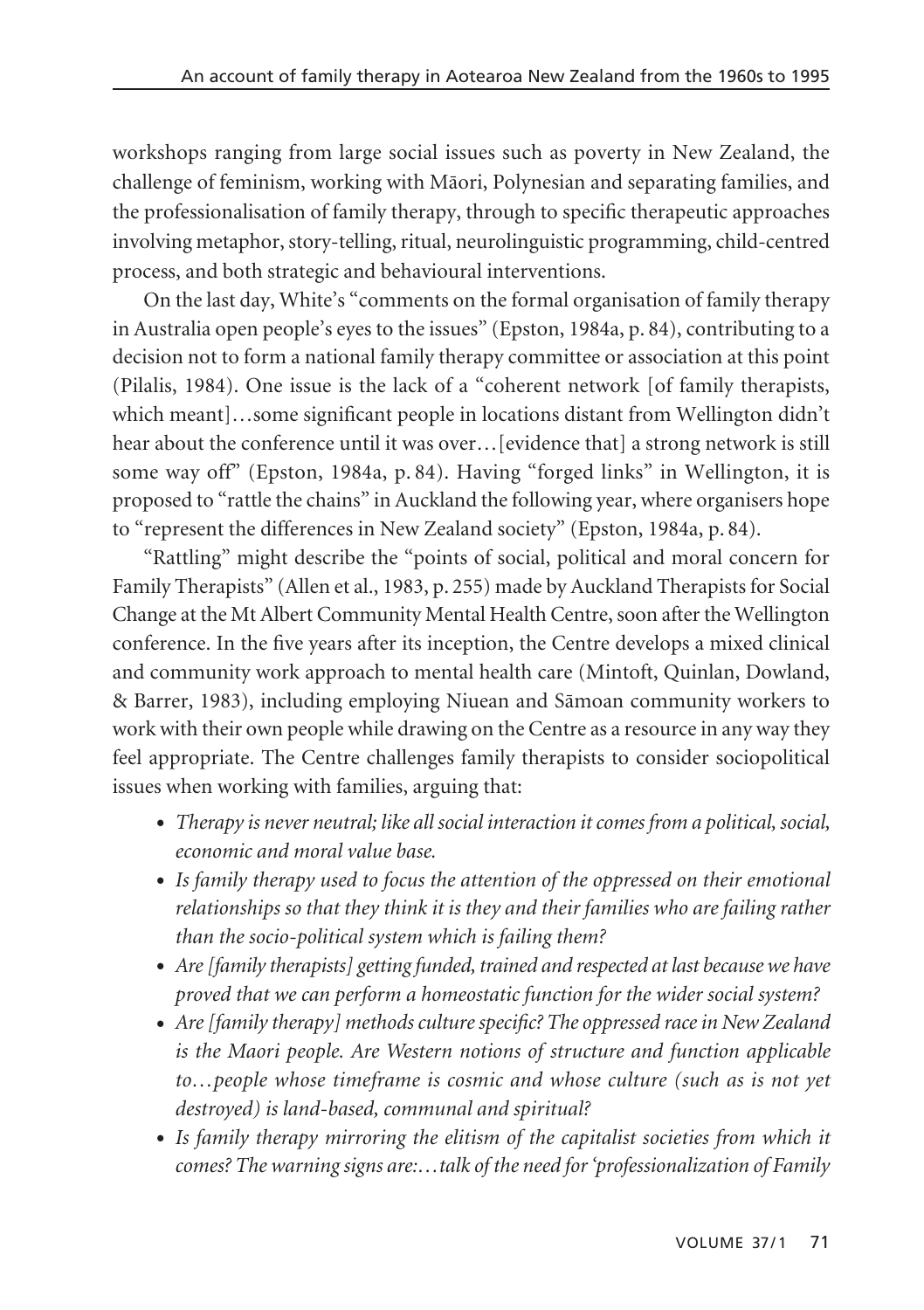*Therapy' in Australia and New Zealand, when we know that a professional body protects its own members, not the clients of its members.*

• *Is it possible to employ the methods of Family Therapy to change larger social structures…[to assist] the antinuclear movement…or indigenous people to achieve sovereignty?* (Allen et al., 1983, pp. 255–256)

Response in the AJFT is minimal; the next edition to include "Letters to the Editor" appears six months later and carries 14 letters, with only one, from Tasmania, addressing the Auckland group. Nevertheless, an interruption to "family focused" family therapy by social justice activists in New Zealand is seriously stated and a largely Australian readership is alerted to what has been simmering in New Zealand since the mid-1970s.

Rounding out 1983, Epston addresses the fourth Australian family therapy conference in Brisbane and jokes about choosing his topic. "I thought if I restricted myself to [family therapy in] New Zealand I would only interest my sixteen compatriots, all of whom are here" (Epston, 1984b, p. 11). Instead, he expounds on therapies of "regrading" as opposed to degrading, which are based on cooperation rather than client surrender. These he illustrates lavishly with personal and professional stories, in a testament to the ease of his outreach beyond New Zealand.

Florence Kaslow, a family therapist from Florida, rubs shoulders with New Zealanders and Australians at the same conference and favourably compares family therapy "Down Under" with its Northern "relatives." They have common organisational concerns about national structure, accrediting practitioners and trainers, the role of their journal, and how to evolve an indigenous family therapy; yet contrast in what she observes as our laid-back obviation of status difference among novices and senior therapists (Kaslow, 1984).

Perhaps New Zealander Jennie Pilalis is one of those who discuss the administration of family therapy within earshot of Kaslow? Her argument is that "professionalism" is based on bourgeois ideology and relates to power and control in society by protecting "family therapists and their knowledge, rather than [the] protection of their consumers and a sharing of knowledge" (Pilalis, 1984, p. 40). She advocates for models of training that are "committed to equalising power between trainer and trainee and to sharing knowledge with those who seek it for the benefit of others…[as a first step to] not becoming another 'disabling' profession [but towards a loose amalgamation that recognises] the range of ideologies that already exist [in New Zealand among] those practising family therapy" (pp. 44–45).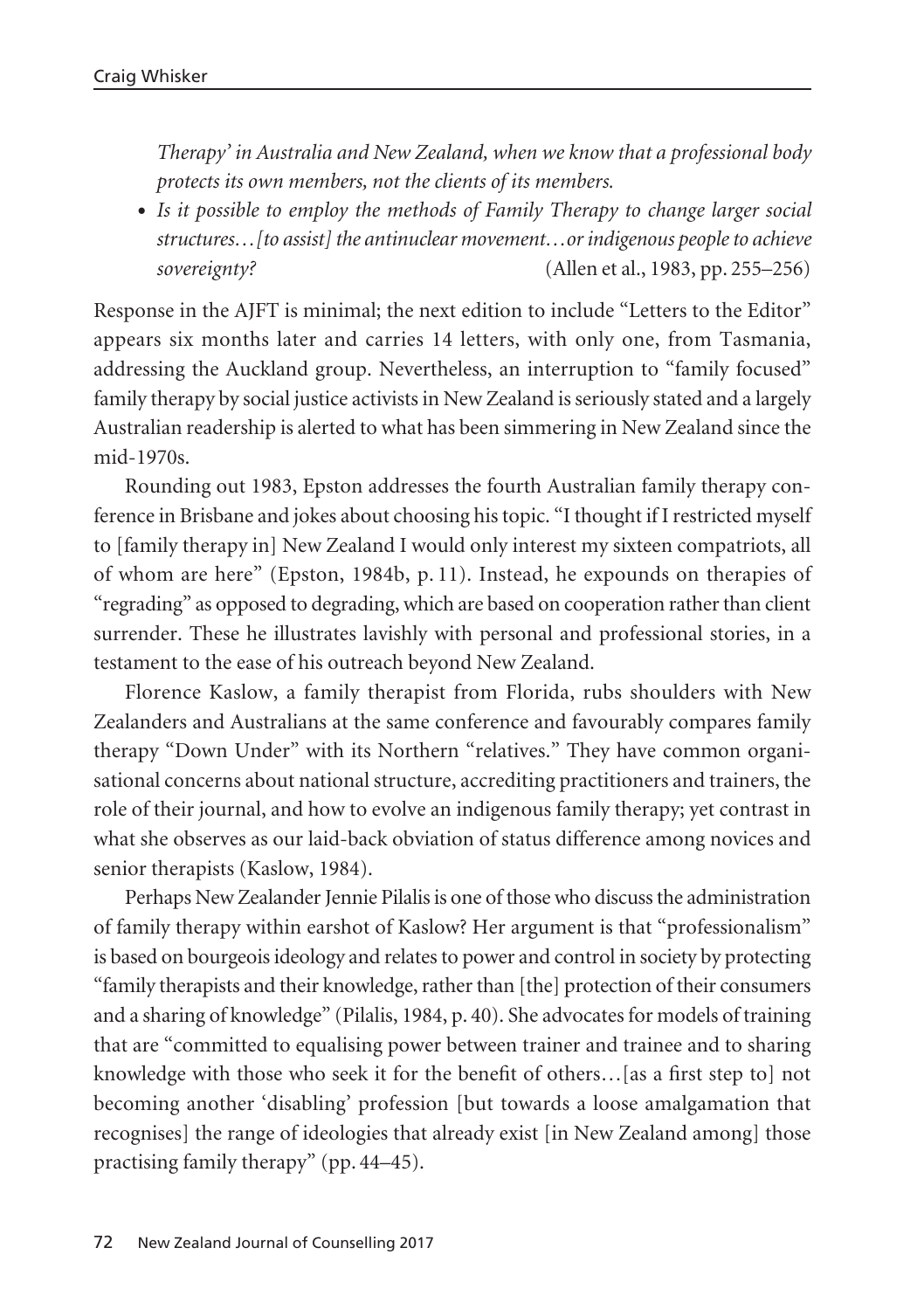A little over a year after the inaugural New Zealand family therapy conference in Wellington, a second conference is held in May 1984 at the North Shore campus of the Auckland Technical Institute. There are now several workshops on wider social and political issues for the 225 attendees to choose from (Epston, 1984a), much to the relief of the Family Centre members who "no longer feel like a 'voice in the wilderness'" (Christie, 1984, p. 164). Notably, Hana Tukukino presents her whänau's journey and discloses "not feeling welcome [at the conference] as a Maori" (Smart, 1987a, p. 5). Later, time is allocated for informal interest groups to meet and to "rattle the chains" together in what is a departure from usual conference practice for visiting Australians (Conference Committee, 1984).

Epston (1984c), recognising the Auckland-centricity of his reporting in the AJFT's "Around Australia and New Zealand" feature, invites regional centre dispatches from 1984 onwards. The impression conveyed in the first instalment is that after two New Zealand conferences and recent workshops conducted by visiting Australians, notably White, Topham, and Roberts, New Zealand practitioners are being charmed to family therapy. Interest groups form, resurge, and consolidate in Porirua, Christchurch, and Wellington respectively. New one-way screens and video equipment are in residence at the Family Centre and the Hutt Child and Family Clinic, among many others. Family therapy-related writing continues at a pace, touching on family law (Topham & Davidson, 1984), chronic childhood somatic illness (Epston & Brock, 1984), eclectic practice (Waldegrave, 1984), and a four-paper "Family Therapy Symposium" edition of the *New Zealand Counselling and Guidance Association Journal* in 1984. White's last editorial before handing over the reins to expatriate New Zealander, Max Cornwell, confirms "the very considerable expansion of interest in family therapy throughout Australia and New Zealand" (White & Lang, 1984, p. 233) during his six years of AJFT editorship. "The waves continue to move outwards," observes Christie (1984, p. 164) from the Family Centre, swelling steadily toward the outer limits of what may later be recognised as the heydays of family therapy in New Zealand.

## **The end or the beginning? 1985 to 1989**

The appointment of Max Cornwell as journal editor accompanies another change. From 1985 the AJFT becomes the *Australian and New Zealand Journal of Family Therapy* (ANZJFT) to "formally acknowledge…the close links between family therapy networks in Australia and New Zealand" (Cornwell, 1985a, p. ii). The new editor discloses, "as a New Zealander myself, I admit to some ambivalence about a journal that seeks to bridge the Tasman, in case it is interpreted as a manifestation of Australian colonialism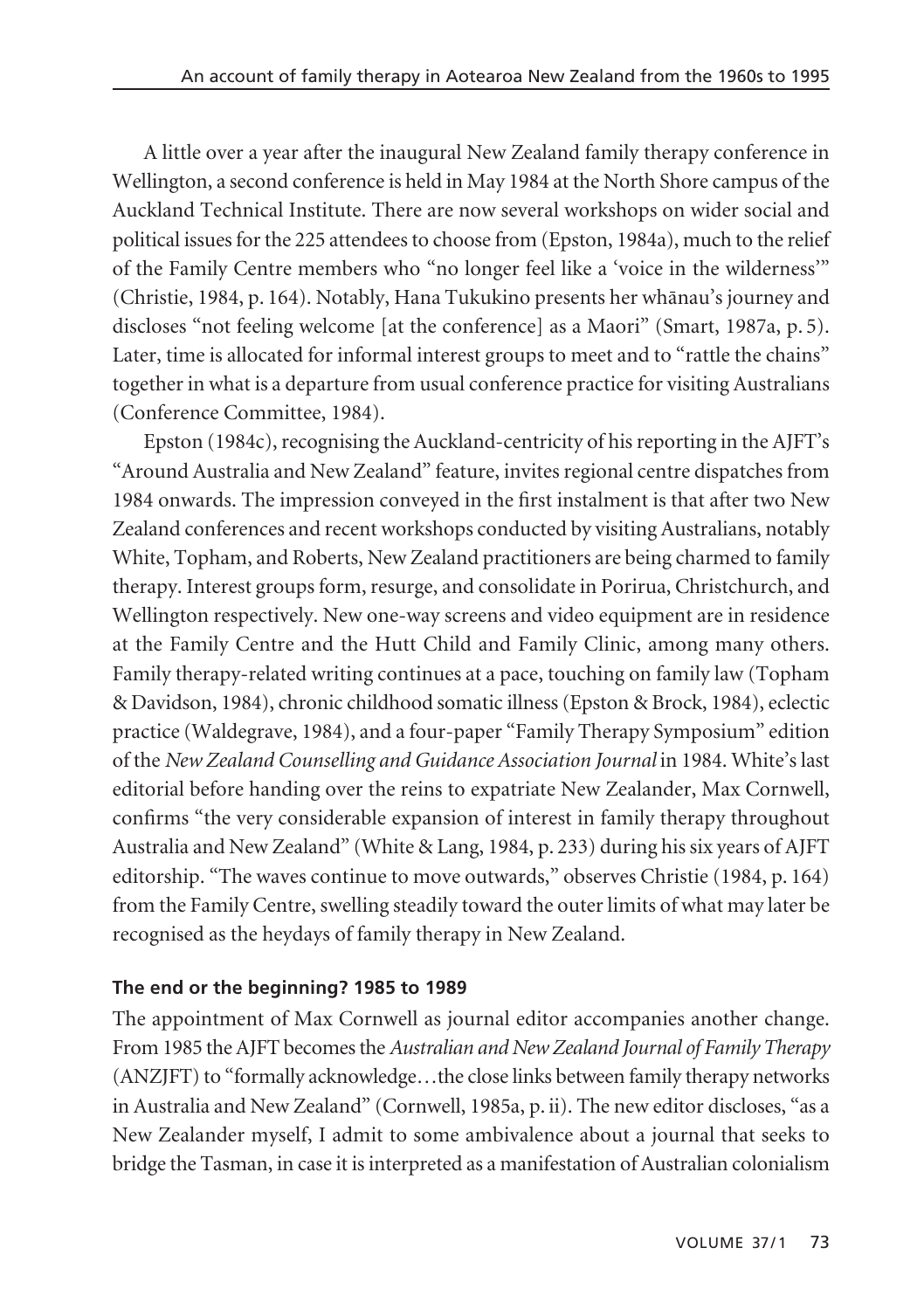in the Pacific. I will certainly do everything in my power to welcome fellow New Zealanders, while fostering their independent voice within the partnership" (p. ii).

At the third New Zealand family therapy conference in Christchurch during May 1985, unity is apparent in a recurring call to remodel family therapy's privileging of dominant culture. After Tukukino's experience in Auckland the year before, organisers seek to incorporate taha Māori<sup>9</sup> in the conference and receive timely support from Warihi Campbell and others from the Family Centre (Smart, 1987a).

At the conference, "the hegemony of elite professionals over the lives of others is seriously being questioned and challenged by alternative visions and practices" (Epston, 2003, p. 1). The experience is "emotional, intellectual, and spiritual…highlighting the differences that exist between cultures in New Zealand... [while] the struggle to understand, to share, to be part of each other's reality, is painful, exciting and challenging" (Pilalis, Davis, Smart, & Christie, 1985, p. 174).

The focus on dominance extends to sexism, with Pilalis and Anderton (1986) presenting research merging feminism and family therapy to recognise the systematic suffering of women in society due to gender discrimination, while also highlighting circular links between family systems and wider social structures.

Perhaps inspired by workshops such as this, Cornwell's subsequent editorial encourages family therapy to "generate viable interventions" (Cornwell, 1985b, p. ii) to go with its sociopolitical analyses and predicts that this will confirm family therapy's "growing maturity."

In the same month, Waldegrave's plenary address at the Australian family therapy conference in Melbourne puts political cognisance first, contending that family therapy "will never reach pubescence as long as it remains mono-cultural, mono-class, and denies its place in wider political and economic systems" (Waldegrave, 1985, p. 198).

At about the same time Epston, reflecting on family therapy in Australia, reiterates his rejection of "systems of [family] pathology" (Wood, 1985, p. 71) and notes that while family therapy is still "relatively new in Australia and New Zealand, compared with the US and parts of Europe," he foresees a future "splitting off between rigorous systemic therapists and the strategic/structural therapists," as part of the former moving in "a more mature direction and more creative diversification" (pp. 73–74).

Cornwell's challenge is soon answered by the Family Centre, who chronicle their early remodelling since reflecting on family therapy as "only helping people to be happy in poverty" (Inglis, Pilalis, & Davis, 1985, p. 225). One of their responses to the institutional racism inherent in national employment and housing policies is to employ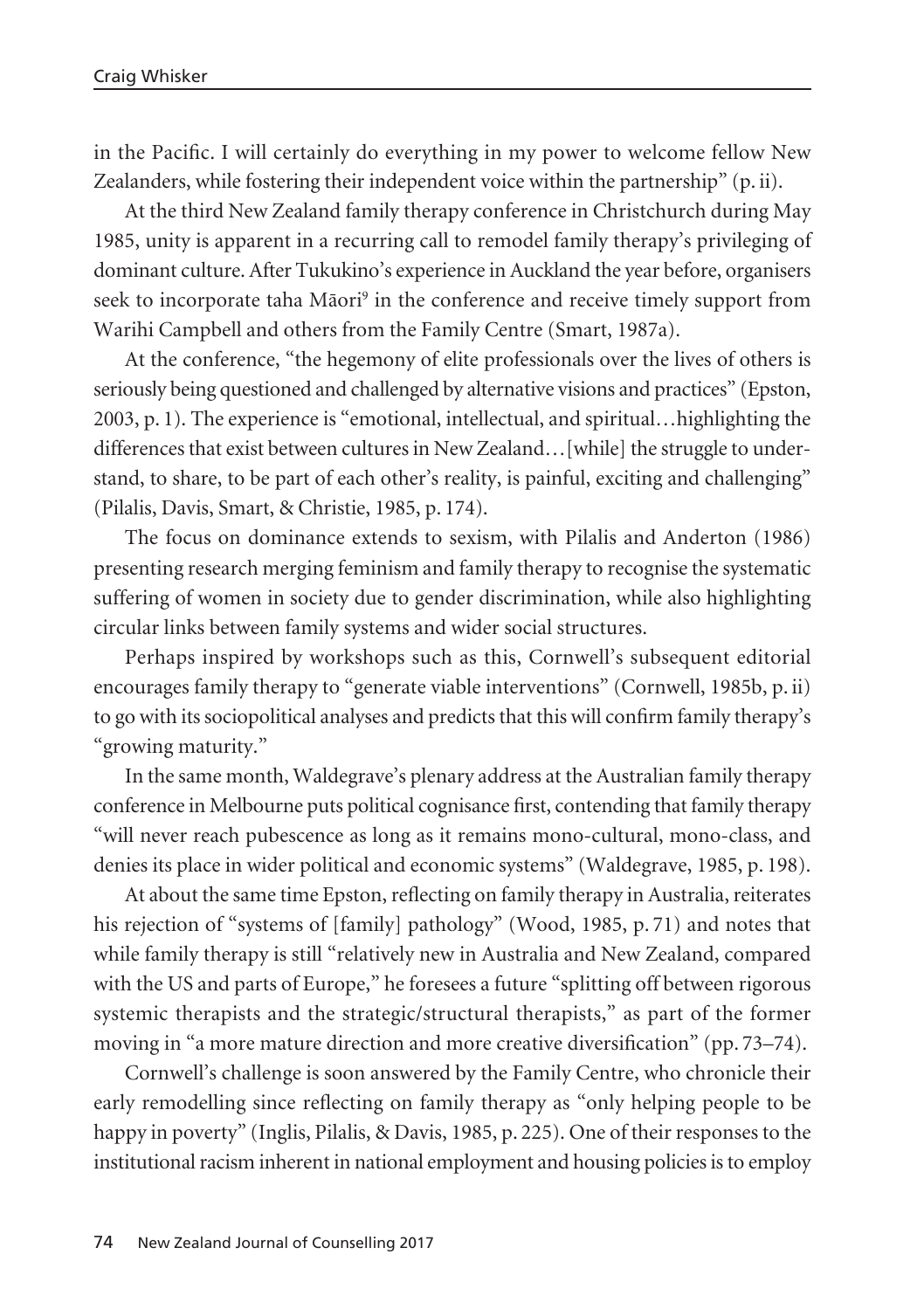four community workers—one Mäori, two Sämoan, and one Päkehä—to encourage people "to mobilise their own resources to bring about the political and economic change necessary to alleviate the structural forces which cause their family stress" (p. 225). Some of these community workers "act as consultants behind the one-way screen…to guide the therapist team in taking into account the complex cultural nuances which Päkehä would otherwise miss" (p. 226). This crossover of knowledge and skill among community workers and family therapists is a pragmatic response to the need to extend systemic and cybernetic analysis out beyond the individual family unit (Waldegrave, 1985).

"Family Therapy New Zealand Style: A Broader Horizon" is the motif for the fourth New Zealand family therapy conference, held in Palmerston North during May 1986. While no conference report appears in the ANZJFT, papers and videos of some conference sessions are compiled for the first time (Massey University, 1986). Epston later remarks that sometime after the first three conferences, which he likens to "pretty serious parties" (Epston, 1995, n.p.), conferences face the dual challenge of feminism and biculturalism and "the parties got more and more serious."

The empowerment of women therapists receives a boost in July 1986 from a workshop tour by Americans Betty Carter and Marianne Walters of the Women's Project in Family Therapy (Walters, Carter, Papp, & Silverstein, 1988). The New Zealand Feminists in Therapy Group receive \$6000 from the Ministry of Women's Affairs and the Department of Social Welfare to subsidise women on low income to attend. The Department also funds Pilalis, a leading feminist, on a six-week tour of the UK to study the teaching of family therapy to social workers (Pilalis, 1986a).

Culturally, the majority of family therapists in New Zealand are Päkehä and some of these are advocates for Päkehä examining the racism and inequality "inherent in [their own] institutions, systems, and practices" (Pilalis, 1986a, p. 110). They name the lip service paid to biculturalism by colleagues who may not consider themselves racially biased yet "when working with individuals and families their goals and methods are based largely on Päkehä assumptions about the universe" (Smart, 1986, p. 111). Elsewhere, Mäori emphasise "family therapy for Maori must be on Maori terms" (Grant, 1986, p. 111) so as not to compromise the ancient knowledge of whänau therapy held in Mäori culture. If recognition of the complementary value of each culture rests on the equal sharing of institutional power between them, then historical and contemporary injustices in implementing the Treaty of Waitangi cannot be ignored by family therapy (Pilalis, 1986a). At this point, family therapy shows up as a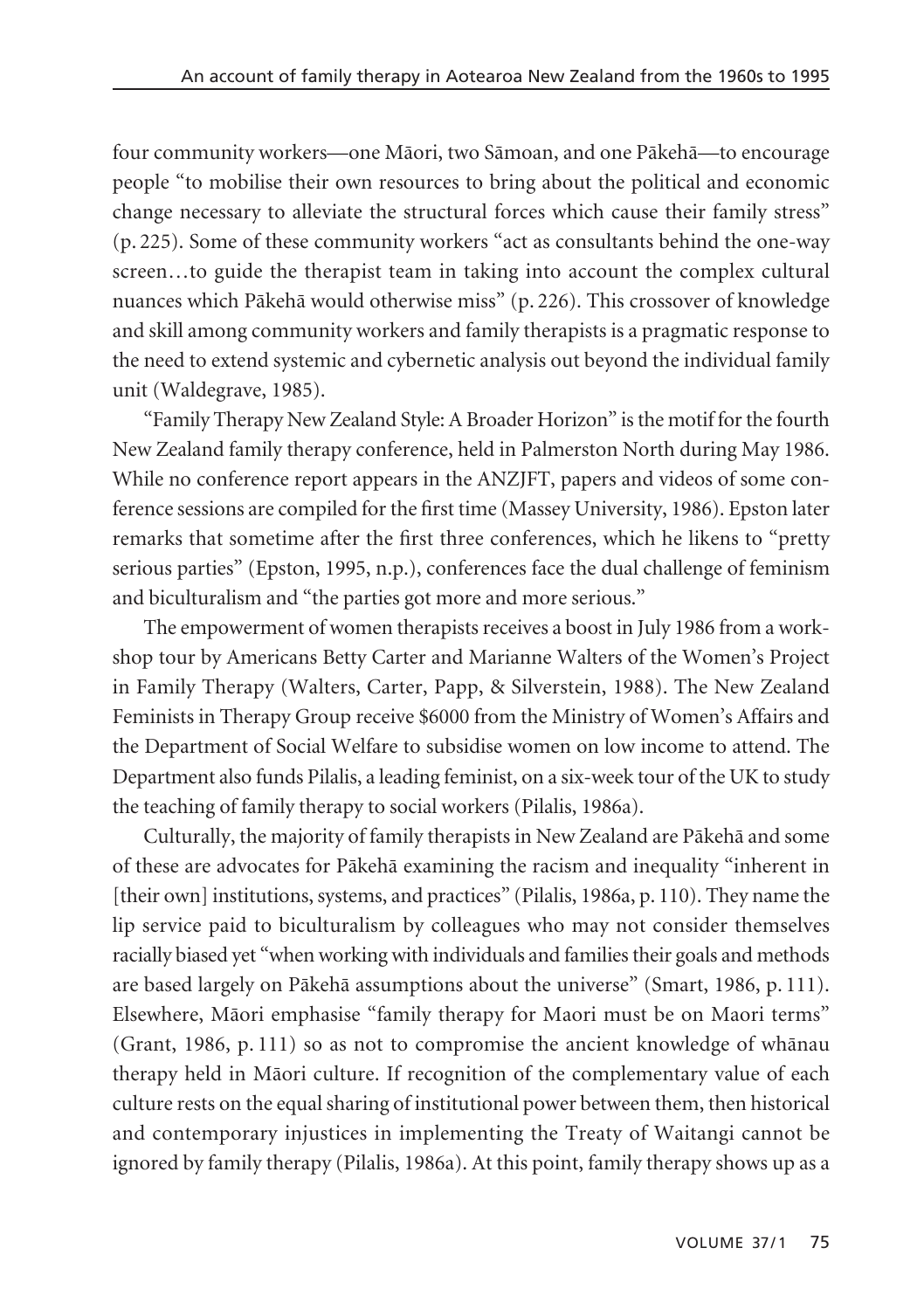small yet responsive player on the national sociocultural stage where New Zealand's bicultural drama is being played out during the 1980s. So positioned, it may be close enough to the action to risk being shaken to its core.

Away from the "dual challenge" of feminism and biculturalism, other New Zealand publications on family therapy in the late 1980s focus on ethical guidelines (Everts, 1986), short-term residential therapy (Corbet & Palmer, 1986), family law (G. P. Davidson, 1986), domestic violence (P. Davidson, 1987; Pilalis, 1986b), working in teams (Pilalis, McDougall, McKeever, Atley, & Druce, 1986), and anorexia nervosa (Hall, 1987). Add to this a steady stream of overseas trainers, such as Michael White, whose Christchurch workshop attracts 180 people, Moshe Lang and Allan Jenkins from Australia, Luigi Boscolo from Milan, Brian Lask from the Institute of Family Therapy in London, Karl Tomm from the Calgary Family Therapy Centre in Canada, and John Weakland and Paul Carter from the US.

At the fifth New Zealand family therapy conference in Hamilton, the theme of "Family Therapy and Social Justice" (Centre for Continuing Education, 1987) results in "a number of people [who] didn't attend as a result of what was seen as a move away from the practice of family therapy" (Bird, 1987, p. 2). During the conference, some participants question the conserve of holding conferences in universities with lecturestyle sessions that facilitate competition rather than information of difference. The structure of conferences is cited as "one constraint that has prevented us from adequately addressing the issue of family therapy and social justice" (Bird, 1987, p. 3).

Rosemary Smart of Christchurch is the plenary speaker, and she contrasts the decline in psychiatrists attending family therapy conferences in New Zealand with an upsurge in Australia, and wonders whether this is due to New Zealand's emphasis on political rather than theoretical and clinical issues. Her concern is that if the "professions with the least status are producing the majority of family therapists…will we become increasingly marginal…as psychiatry is becoming increasingly biologically and pharmacologically oriented, and nationally there is a move towards conservatism" (Smart, 1987b, p. 4). To finish, she reiterates Waldegrave (1985) by questioning family therapy's role as "a conservative and palliative response maintaining [political] homeostasis" (Smart, 1987b, p. 13).

In subsequent reports on the conference, commentators grapple with the competing needs of conference-goers where the "gap between social analytical debate and [the] acquisition of therapeutic skills…[causes] many original players and spectators" (Esler, 1987) of earlier conferences to stay away, while others are heard to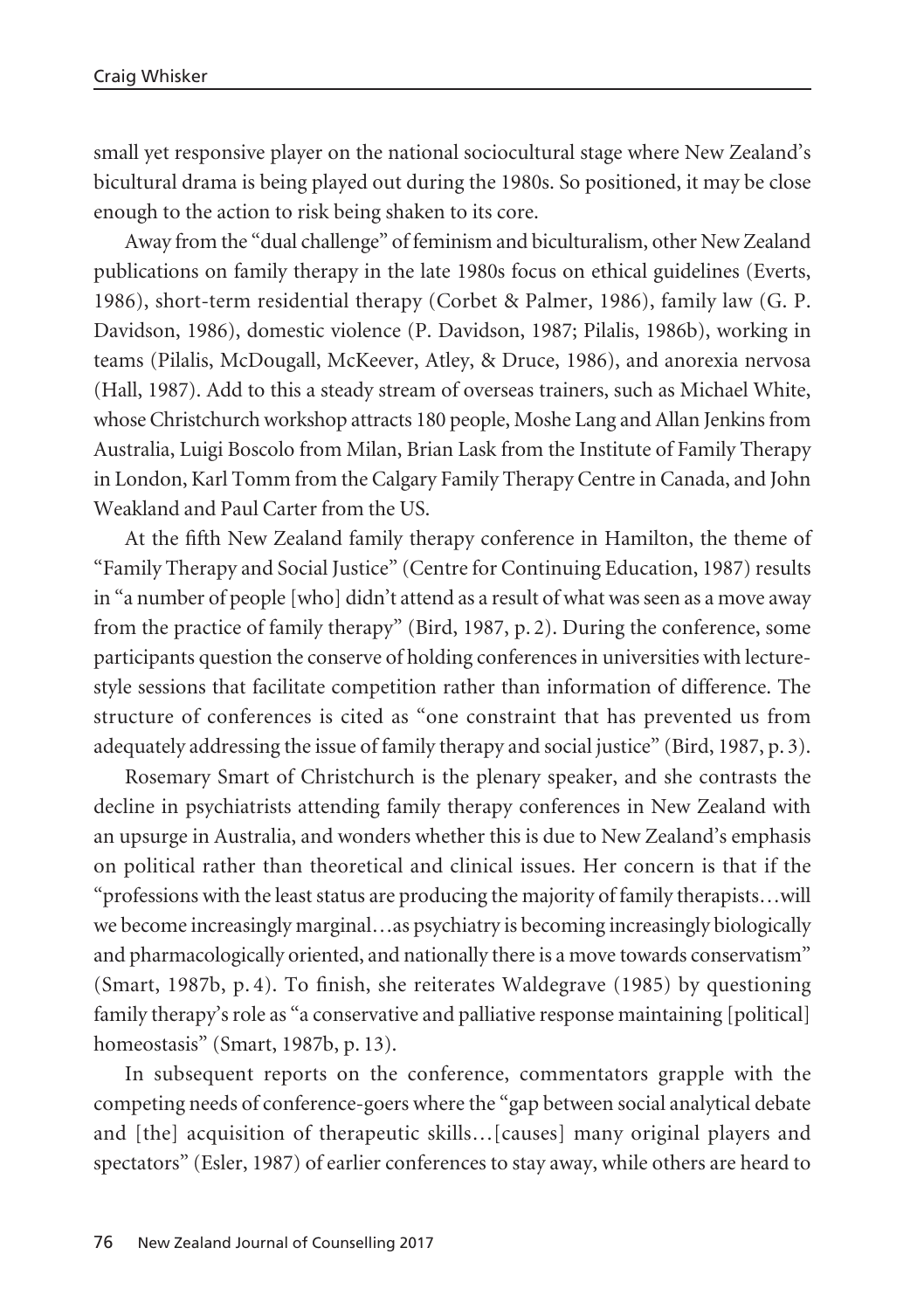say, "there was hardly anything in [the conference] about family therapy" (Mason, 1987). The situation is likened to a developmental stage "where differences are emerging powerfully…producing tension that could be creative or polarising, depending on how we use it" (Thawley, 1987). As with any emerging change, the future is uncertain. "I wonder if [New Zealand family therapists] can develop an attitude where difference can be valued and accepted, or whether they will be fearful of difference," muses Pilalis (Pilalis, Esler, Thawley, & Mason, 1987). To encourage the former, there are pleas for cooperation and tolerance, for the use of family therapy's dictum to see "both/and" rather than "either/or" in a situation (Esler, 1987) and "to regard and offer challenges as gifts of opportunity rather than statements to diminish" (Thawley, 1987). With "The Use and Abuse of Power: Sexism and Racism" proposed as the theme for the next conference, these sentiments may be tested in the foreseeable future.

In the frontline of challenge to the status quo stands the Family Centre staff, who undertake a community development project to work more effectively with Sämoan families in New Zealand. They travel to Sämoa to learn about äiga (extended family systems) from a fa'a Sāmoa<sup>10</sup> perspective, and invite a Sāmoan consultant back to New Zealand to provide insights on working with Sämoan people here. This co-creation of bicultural therapies is pioneering work that sits alongside their emergent community development interventions and political lobbying through researching and documentation of social problems (Coventry, 1987). With a Royal Commission on Social Policy currently in session, many family therapists join with the Family Centre in being sensitised to the "wider social and political context in which their work takes place" (Whitney & Christie, 1987, p. 230).

Following his election to the Editorial Board of the ANZJFT by Mäori and Pacific Islands participants at the 1987 conference, the Family Centre's Warihi Campbell (Ngäti Porou) announces his arrival with an emancipative editorial to mark the Australian Bicentennial. His körero<sup>11</sup> reverberates with mana<sup>12</sup> and wairua:<sup>13</sup>

*Maori and other Polynesians have the right to be addressed on their own cultural terms. They do not need to have their lives forever dependent on European interpretations and definitions for the sake of accommodating European solutions and aspirations.* (W. Campbell, Nokise, & The Family Centre, 1988, p. iv)

This message echoes in the practice of Jocelyn Medland (1988), a Päkehä psychol ogist working with Mäori families in the Far North, who attempts to suspend her European judgements to work in a täha Mäori world. This is the world embraced by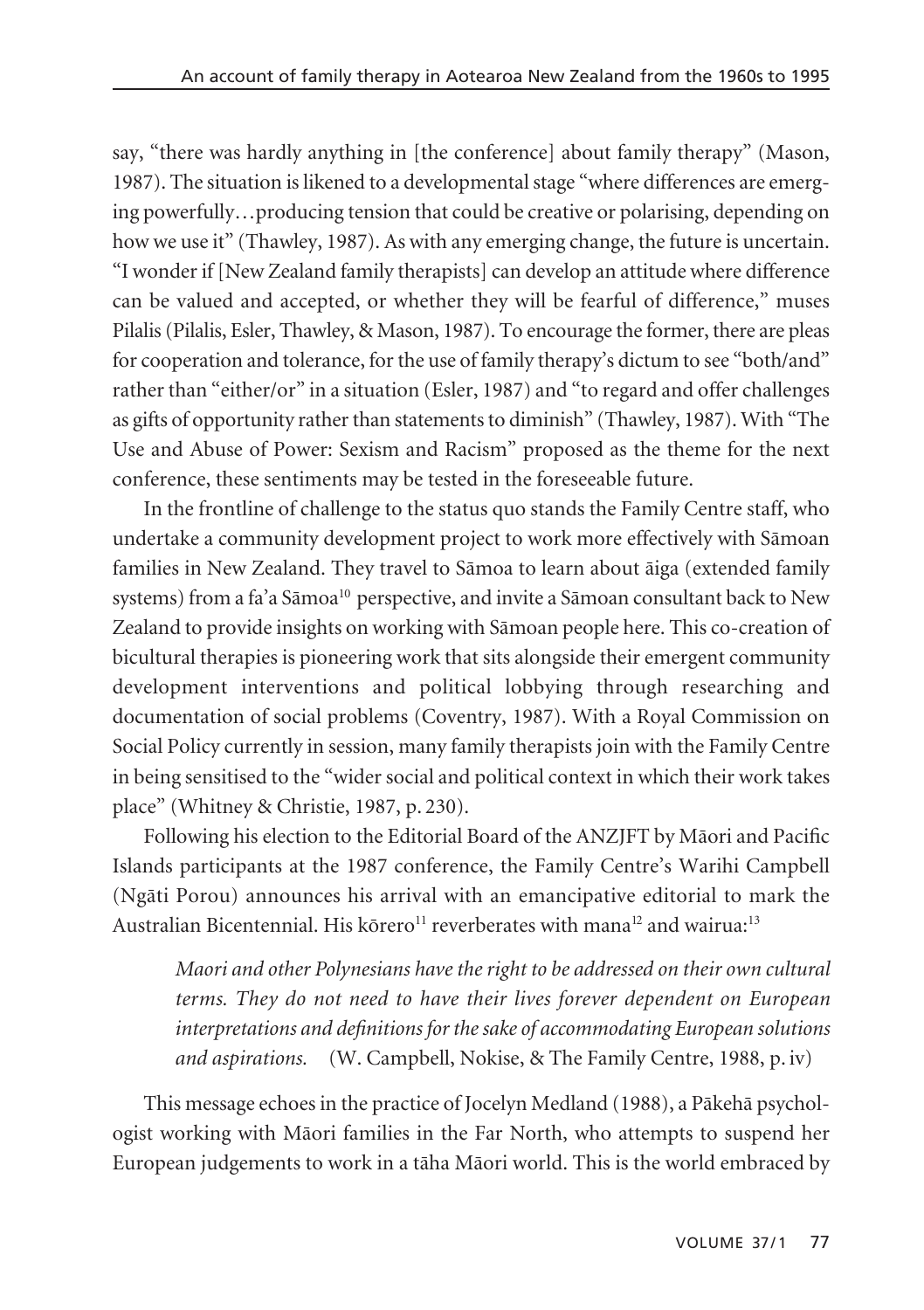the sixth New Zealand family therapy conference at Wainui-o-mata Marae in Lower Hutt. The venue is a long way, culturally, from the Clinical School of Medicine over the hill and across the harbour in Wellington City where the first New Zealand family therapy conference was held only five years before. The warmth of hospitality and wisdom of the kuia<sup>14</sup> speaking about their lives on the opening night sets the scene for the strengths of women to be emphasised through their "numbers attending, the giving of workshops and papers, and speaking up in discussions" (J. Campbell & Peryman, 1988, p. 238).

The conference theme, "The Use and Abuse of Power in Family Therapy", highlights the misuse of organisational power in family therapy workplaces (J. Campbell & Peryman, 1988) and comes on the heels of Johnella Bird being dismissed and reinstated as Director of Presbyterian Support Services' Leslie Centre in Auckland, a leading family therapy centre renowned for embracing social justice perspectives,<sup>15</sup> as a result of "conflict between a non-consultative management and a highly profes sional staff" (Whitney, 1988, p. 111). Within the year, both she and Epston move on to private practice and establish The Family Therapy Centre in Auckland (Esler & Kolff, 1988).

In Wainuiomata, Bird chairs the business meeting and a surviving copy of their agenda reveals the mechanisms, interests and concerns of conferences of this time:

- Reporting back by special interest groups, including any proposed press releases;
- Financial reporting, including funding of ANZJFT Editorial Board reps to the next New Zealand conference;
- Election or recommendations for ANZJFT positions (New Zealand rep on Editorial Board, New Zealand "Network News" coordinator, journal assessors);
- Whether or not to organise a Women in Family Therapy preconference gathering next year;
- Short listing people to represent New Zealand in an accreditation & registration debate at the Australian conference later this year;
- Discussion about structure and process for the proposed joint New Zealand and Australian conference in Christchurch next year. (Smart, 1988)

The agenda reveals an "organisation" at work, though informally, as returning to Epston's (1995) analogy, conferences are like a "pretty serious party…[where] no one owned the Conference except those who convened it. They more or less did it their own way…The last host group could only make recommendations to the next year's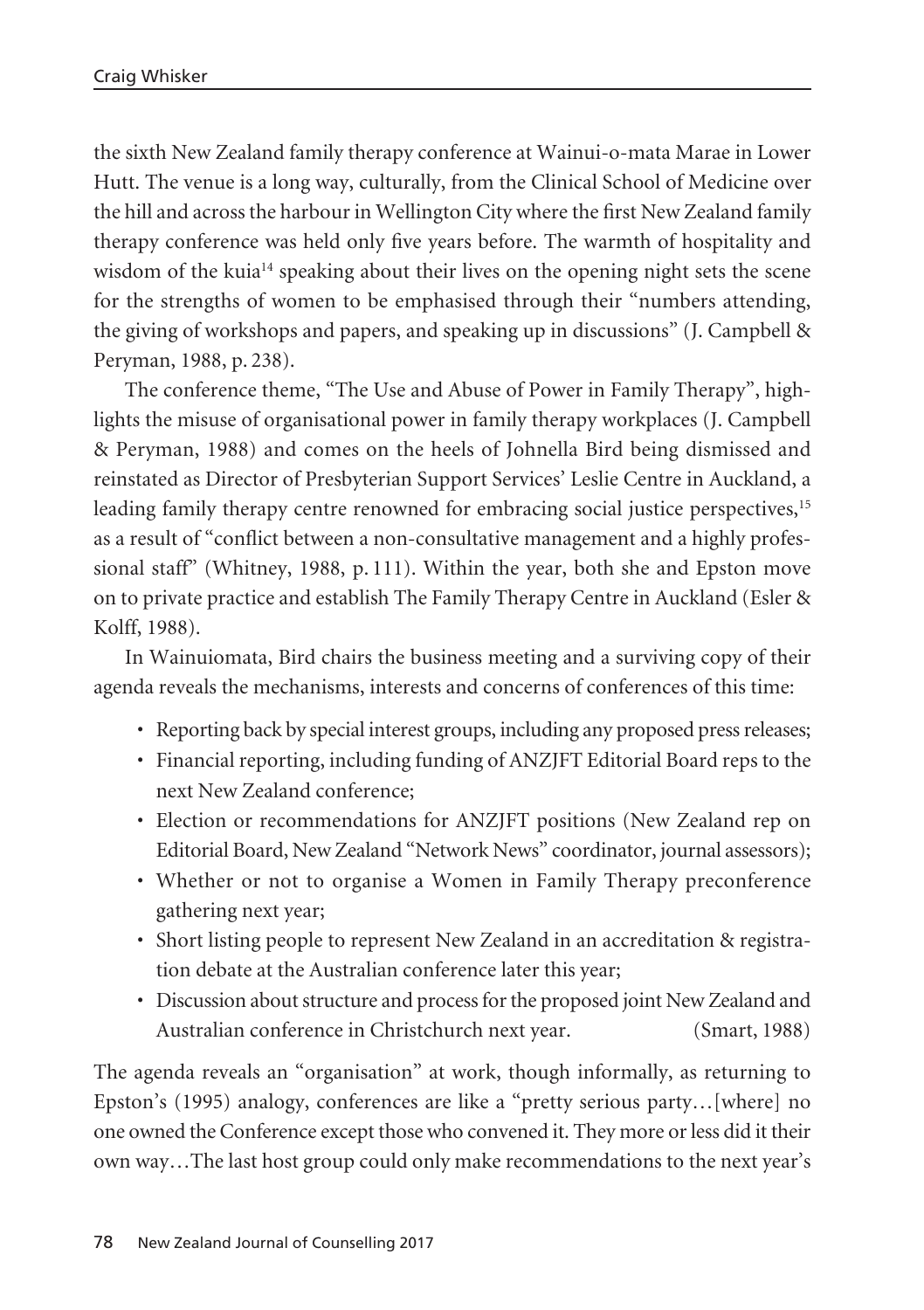host group on the basis of feed-back from the Conference-goers" (n.p.). Moves to institutionalise the "organisation" continue to be mooted, though as Epston (2003) recollects, "most of its more committed participants were activists rather than 'committee men and women' and this never eventuated" (p. 2). Add to this the disincentives brought home from Pilalis' (1987) tour of the UK, where she characterises the British Association of Family Therapy (AFT) as "a growing monster…[and she is] so glad…[New Zealand] deliberately decided not to follow blindly along this path, but to seek creative, systemic ways of networking and developing practice and training programmes" (p. 172). Yet, as Epston (2003) notes later, without a formal body "initiatives that emerged from conferences could never 'go anywhere' as there was nowhere to go. This was greatly frustrating to all concerned" (p. 2).

By the late 1980s, the only formal body that New Zealand family therapy is part of is the binational Editorial Board of the ANZJFT that meets annually at each Australian conference. New Zealand contributes financially to the Board from conference surpluses to acknowledge "the value we see in the trans-Tasman link and the importance of the role the Journal plays for family therapists in New Zealand" (Smart, 1986, p. 51). In the absence of formal associations in either country, the Board also "function[s] as a de facto national secretariat" (Crago & Crago, 2007, p. 14) for Australia, led by an "Editor-cum-Executive Director" (Quadrio, 1989, p. ii), while New Zealand continues to operate with no formal structure, as previously traced. The Board's greater utility in Australia is accentuated when it begins to share responsibility for Australian conferences with local organising committees, thus building continuity and expertise in conference hosting and a wider annual income stream for the Board. This centralised administration marks a significant point of departure from New Zealand and is a progressive step towards the formalisation of family therapy in Australia, which New Zealand might shortly be expected to emulate in its own fashion.

Close proximity and mutual association through the Board gives rise to the first joint Australian and New Zealand Family Therapy conference in Christchurch during 1989, preceded by a two-day Women in Family Therapy meeting in Akaroa. The con ference theme, "Patterns of Experience", is richly expressed as Australian Aboriginal, Sämoan, Mäori, and European presenters and participants share their "pain and hopes and the breaking down of some tired old polarizations" (Jackson, 1989, p. 252). The unprecedented attendance by Aboriginal women at a family therapy conference is credited to W. Campbell's challenge to Australians at their conference the year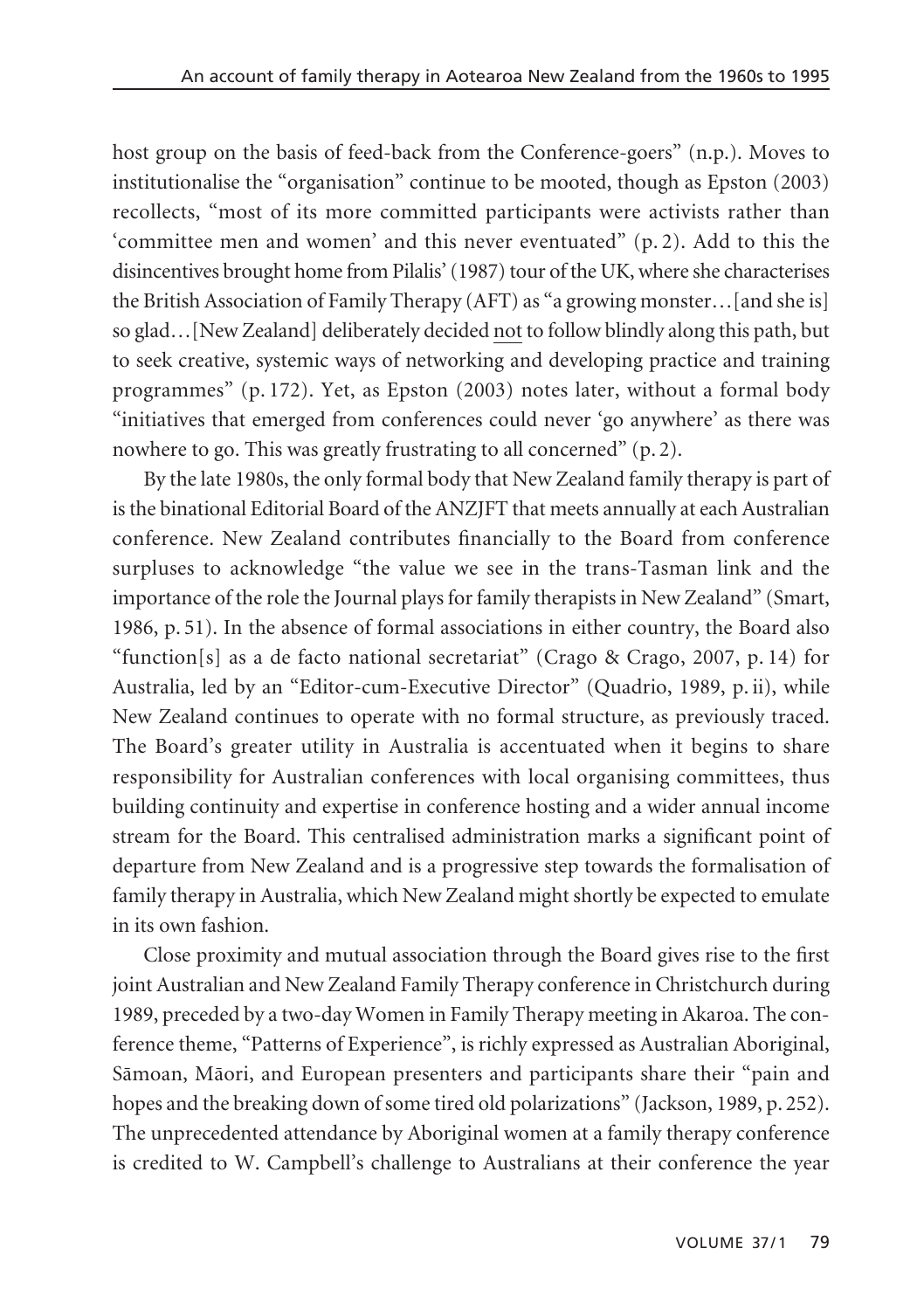before (Jackson, 1989), and emphasises the role that race and culture is playing in establishing the identity of family therapy in New Zealand (Epston, 1995, n.p.). Perhaps "challenging" could be added as another identity trait.

Challenge is to the fore in response to South Australia's announcement of another joint conference for the following year, which they propose calling The 11th Australasian Family Therapy Conference. "Australasia" is intended to represent "…those living in Australia and New Zealand, as well as other places in the Pacific" (Sved-Williams, 1989, p. 254), however, this "Australianising" leads to "inter-country frictions." (p. 254) A written apology is issued and the conference passes as an Australian conference only, with the second joint Australian and New Zealand conference deferred until Melbourne in 1992.

To round out the decade, John Werry, of the Auckland School of Medicine, interrupts the absence of family therapy-related publications by psychiatrists in the 1980s, such has been the sway of social and community workers. In "Family therapy: Professional endeavour or successful religion?", Werry (1989) critiques what he perceives is the "lack of conceptual precision [in family therapy] so that execution is highly idiosyncratic...guru-driven...[and] sustained largely by ephemeral charisma" (p. 379). He bemoans the paucity of controlled research despite there being "compelling reasons for family therapy to face evaluation with confidence" (p. 381) and puts a case for family therapy, pharmacotherapy and other treatments "to be partners, rather than competitors…[though in his experience] the latter is how most family therapists view things" (p. 381).

The picture could hardly be more different from within family therapy. There is relief to look back on the decade and see how far family therapy has come from "techniques and cleverness…towards a less adversarial relationship and more co operative arrangement [with families]" (Esler, 1990, p. 51). Auckland family therapist, Irene Esler, further notes: "The congruence between social reality and a family therapy framework has not only been embraced by this country, [but]…New Zealand has been among the forerunners in this development…Let us hope that as family workers we will carry this sensitivity and aroha<sup>16</sup> into the next decade" (p. 51).

## **From highs to lows: 1990 to 1995**<sup>17</sup>

The period 1990 to 1995 contains a bubble in family therapy literature in New Zealand both in quantity and significance. Among the 60 or so publications in the period, there are several that bear witness to the growing stature of New Zealand family therapy, such as: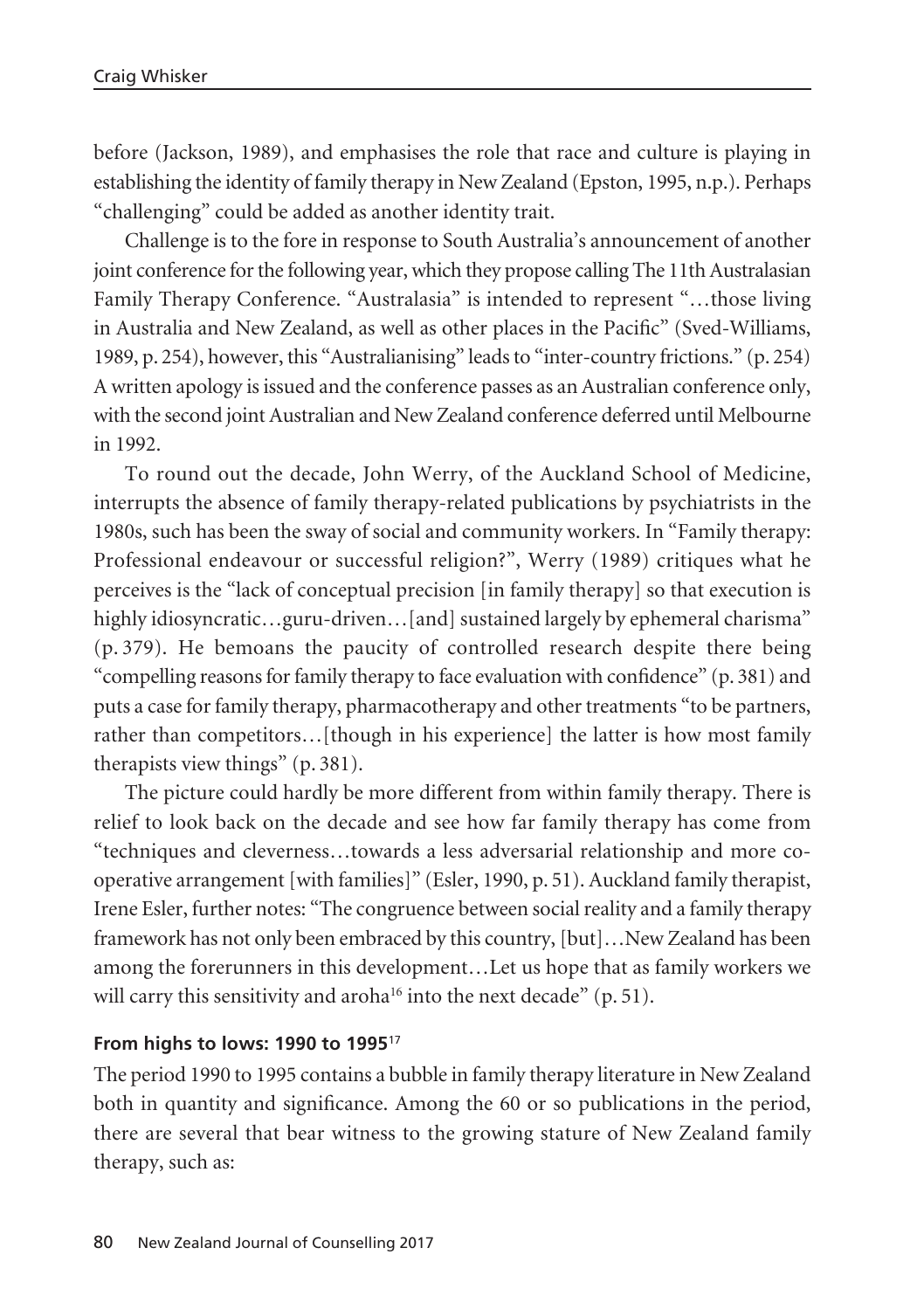- The Family Centre's first manifestos on "Just Therapy" (Waldegrave, 1990a; Waldegrave & Tamasese, 1993), their expansion into the politics of colonisation and family therapy (Tapping, 1993), and their critique of power differentials in family therapy (Law, 1994);
- Waldegrave presents a "Just Therapy" keynote address at the American Association of Marriage and Family Therapy conference in Washington DC (Waldegrave, 1990b);
- Publication of *Narrative Means to Therapeutic Ends* by White and Epston (1990) launches narrative therapy, plus other publications of Epston's theorising and practice (Epston, 1993a, 1993b);
- Feminist critiques of family therapy by Drewery (1990), Chamberlain (1992), Tamasese and Laban (1993), Smart (1994) and Robinson (1994), plus a New Zealand edition of the *Journal of Feminist Family Therapy* edited by Harré Hindmarsh (1993a), with papers by Harré Hindmarsh (1993b), Bird (1993a), and Tamasese and Waldegrave (1993);
- Tamasese (1993) addresses gender and culture at the New Zealand Psychology Society's annual conference, and Waldegrave (1993) raises the challenge of culture to psychology and postmodern thinking;
- Challenges are made for greater family participation in research (Towns & Seymour, 1990), to the name "family therapy" itself (Bird, 1993b), and to power relations in family therapy through Foucault (Towns, 1994);
- New Zealand family therapists representing cultural and gender issues join ANZJFT Board meetings in Australia to "develop mutual understanding of family therapy issues between the countries" (ANZJFT, 1991, p. 44);
- New Zealand's Principal Family Court Judge presents the Children, Young Persons, & Their Families Act 1989, including Family Group Conferencing, to the Sixth International Conference on Family Therapy, in Israel (Mahony, 1992);
- Family therapy conferences continue in New Zealand on, "The Impact of Multiculturalism on Family Therapy" (North Shore, 1990), "Fresh Experiences in Learning" (Nelson, 1991), "Family Therapy: What's in a Name?" (Second binational conference in Melbourne, 1992), a marae-based conference (Ruatoki, 1993), and "Let Us Keep Close Together, Not Wide Apart" (West Auckland, 1994).

Each of the above precedes the third combined conference with Australia held in Wellington during September 1995, hosted by the Family Centre and entitled "Out from Down Under". By the closing ceremony conference-goers are "trying to come to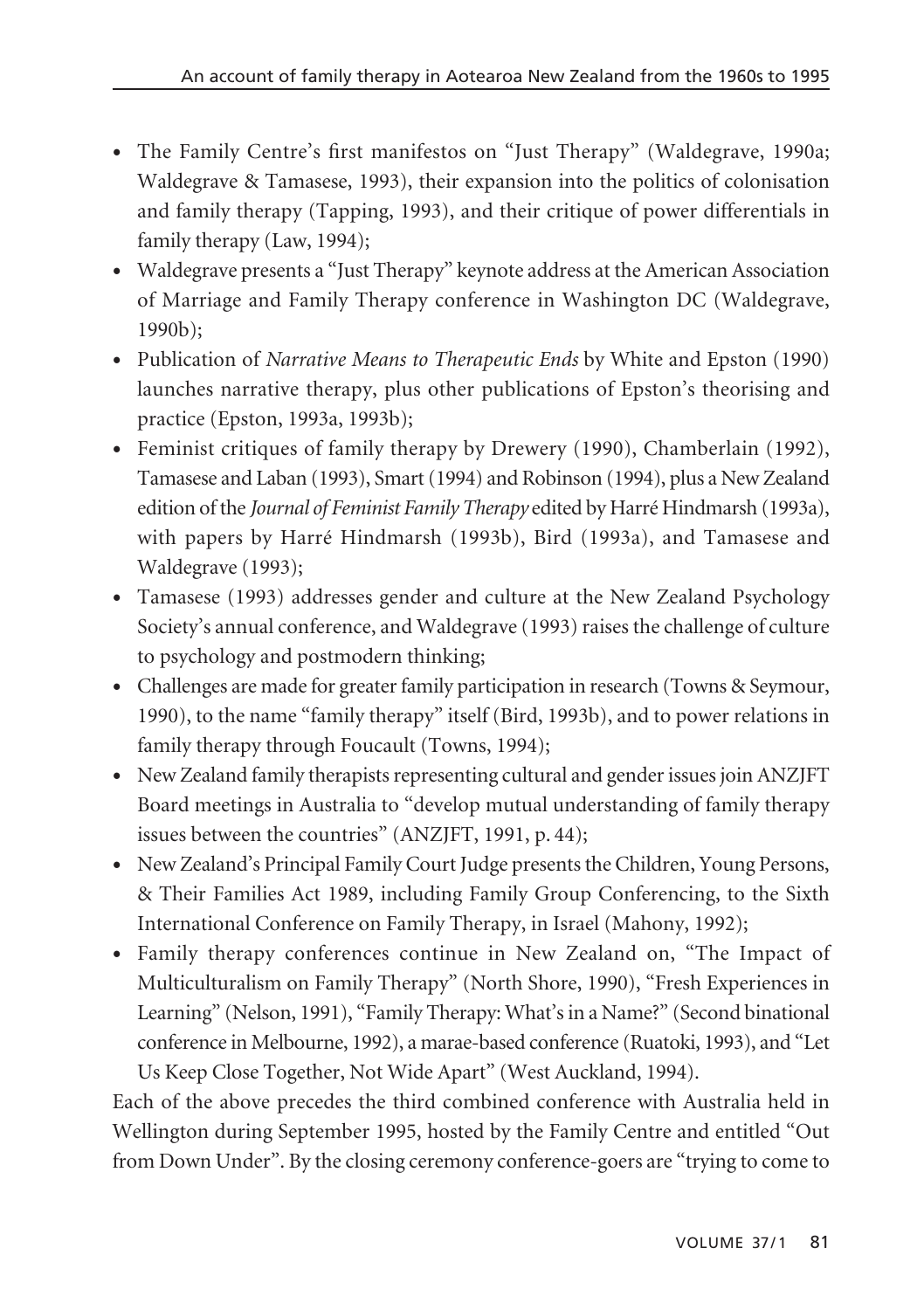terms with feeling…anger, sadness, fear, intimidation, frustration, shame, guilt, relief, embarrassment, hope and anxiety" (Hansen & McDonell, 1995, p. 226). Another family therapy gathering is held in Auckland during 1999,<sup>18</sup> "in an attempt to repair the damage" (J. Bird, personal communication, 14 November 2014), however, the impetus for further national development of family therapy in New Zealand is stalled for over a decade.19

# **Walking into the future facing the past**

Looking back from 2016, I wonder what conversations were just emerging or were in mid-stream during those five fertile years leading up to 1995? Whose voices are dominant, silenced, silent, or absent, during those years? What social worlds, power differentials, and political issues, have a stake in the sites of contestability affecting family therapy in New Zealand? Who or what is privileged or subjugated in this process? This stream of critical thought is captured in the following researchable questions:

- 1. What critical analyses can be made about the situation of family therapy in New Zealand from 1990 to 1995?
- 2. How might these analyses contribute to the diversity of thought present in the situation of family therapy in New Zealand today?

These questions represent a narrowing of my research topic through familiarisation with the literature, preliminary interviews with historical figures, and a reflexive aspiration to "turn up the volume" (Clarke, 2005) on less heard or silenced voices in the situation of family therapy in New Zealand to better plan for its future. In this regard, I am guided by the whakatauki, "Ka haere whakamua me hoki whakamuri," which has been translated as "We must walk into the future facing the past."

Thank you all for witnessing this presentation.

Nö reira, tënä koutou, tënä koutou, tënä tätou katoa.

#### **Notes**

- 1. An address given at Ashburn Clinic, Dunedin, on 14 March 2016. An earlier version was presented at the Family & Systemic Therapy Association of Aotearoa New Zealand's AGM and Training Day in Wellington on 16 November 2015.
- 2. NZ Family Therapy Specialists, PO Box 19, Kihikihi, New Zealand 3841 (email: craigwhisker1161@gmail.com; tel: +64 2121 39921).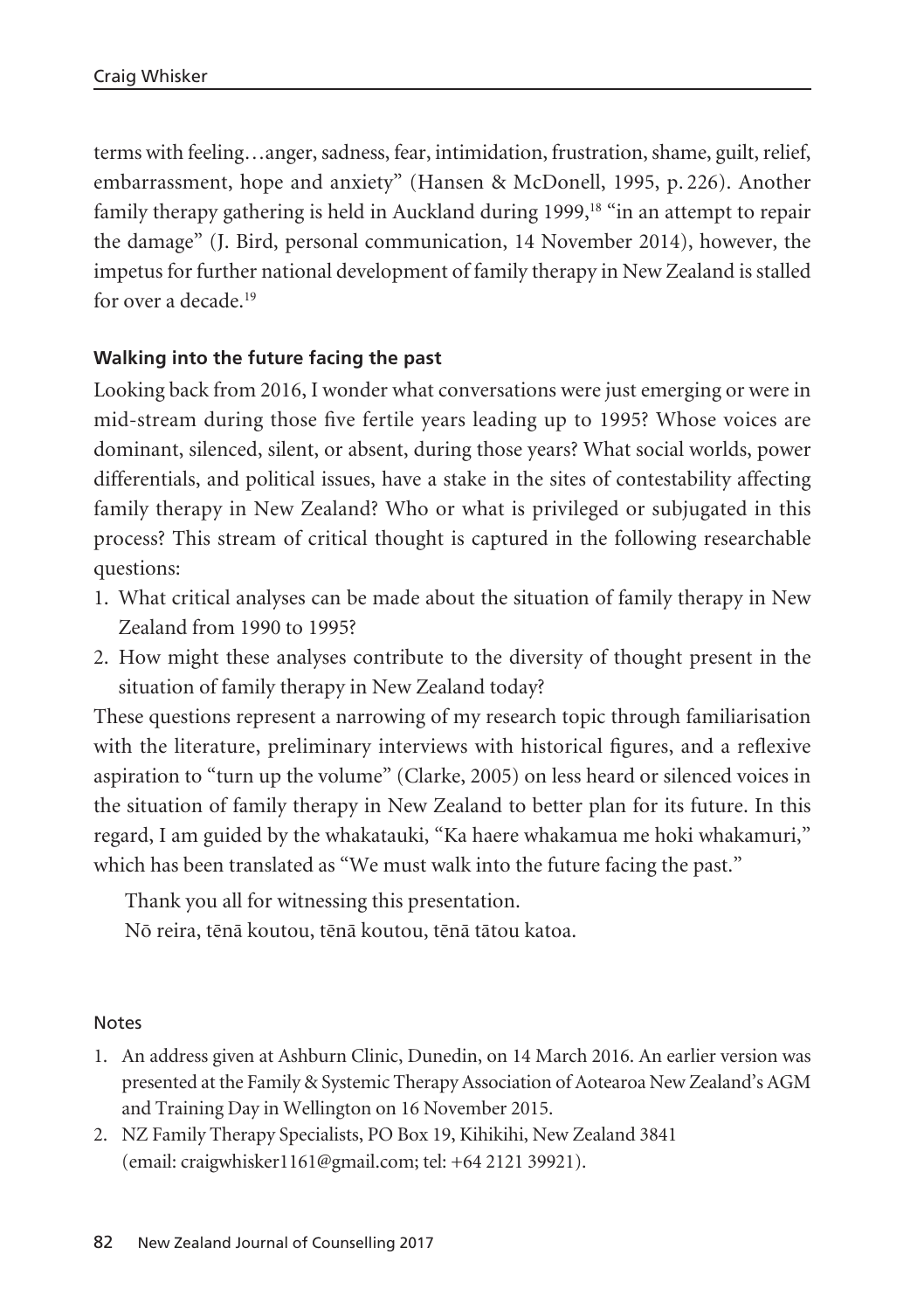- 3. This work was supported by an Australian Government Research Training Program Scholarship.
- 4. These 200 or so published works are all the journal articles, books and book chapters, newsletters, reports, minutes, public notices, and conference programmes, proceedings and addresses, etc., relating to family therapy in New Zealand between the 1960s and 1995 that I could find at the time of writing. One hundred and twelve of these are referenced in this paper. Gathering the works involved database searching and networking via email with hundreds of family therapists in New Zealand and Australia requesting their bibliographical input. Only one person declined to allow their own publications to be included. Any missing works were either unable to be found or are unknown to me.
- 5. My intention is to present a descriptive account only of "what otherwise would have been a 'history lost'" (D. Epston, personal communication, 8 February 2016). A significant limitation of this account is the absence of critique and analysis of the wider New Zealand situation. I anticipate writing on these issues in the foreseeable future.
- 6. This paper is written in the historic present tense for two reasons; first, it is a transcript of a spoken address and past events are often narrated as such in conversation; and second, the historic present is a convention of fiction and this paper is only one of many possible interpretations of family therapy in New Zealand.
- 7. From Dunedin School of Medicine website: http://dnmeds.otago.ac.nz/departments/ psychological/index.html
- 8. Taranto and Epston combine with Auckland University's Continuing Education Department in 1977 to establish a Family Therapy Resource Centre, from where Taranto coordinates a popular interdisciplinary family therapy training programme.
- 9. The Mäori side or perspective on a given subject.
- 10. The Sämoan way.
- 11. Speech, statements, discourse.
- 12. Prestige, authority, control, power, influence, status, spiritual power, charisma—mana is a supernatural force in a person, place or object (http://maoridictionary.co.nz/word/3424).
- 13. Spirit, soul.
- 14. Mäori women elders.
- 15. See http://www.johnellabird.nz/about-me.html.
- 16. Love.
- 17. My review of family therapy in New Zealand stops at 1995 because I interpret this as being a symbolic marker of change in the arena. The rationale for this is contained in the final two sections of this paper. Furthermore, my family therapy career begins in 1991 and is interrupted from 1993–1999, so as a historian I have little first-hand experience of the events depicted in this paper. In contrast, I am an active participant in family therapy nationally from 2003 onwards and my opinions about recent events are published elsewhere (see Whisker, 2012, 2014).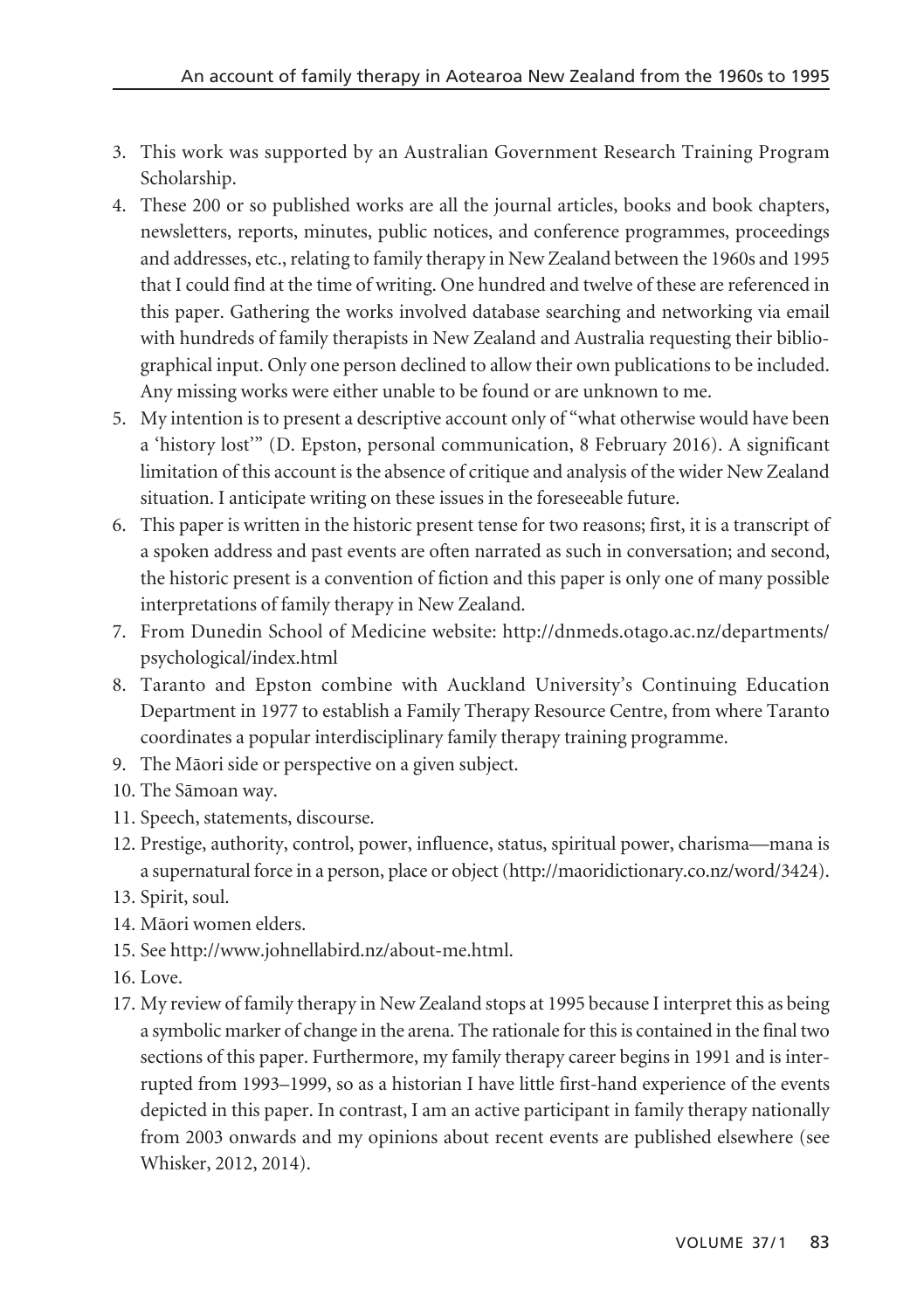- 18. The "Celebrating Family Therapy as Sites of Resistance" gathering, organised under the auspices of the Auckland Family Therapy Cultural Justice Group (ANZJFT, 1999).
- 19. Until 2009, when The Werry Centre develop a strategy for family threapy to "become more visible" (2009, p. 44), leading to the incorporations of both the New Zealand Family Therapy Association (NZAFT) in April 2012 and the Family and Systemic Therapy Association of Aotearoa New Zealand (FSTAANZ) in October 2013.

#### References

- Allen, J., Barrer, B., Davis, B., Filmer, G., Nisbett-Smith, L., Quinlan, D., … Schaverien, J. (1983). Dilemmas, in Comment. *Australian Journal of Family Therapy, 4*(4), 255–256.
- ANZJFT. (1991). In brief. *Australian and New Zealand Journal of Family Therapy, 12*(1), 44.
- ANZJFT. (1999). In brief: Coming events, jottings and announcements. *Australian and New Zealand Journal of Family Therapy, 20*(1), 40.
- Awatere, D. (1981). Maori counselling. In F. Donnelly (Ed.), *A time to talk: Counsellor and counselled* (pp. 198–202). Auckland, New Zealand: George Allen & Unwin.
- Baber, W. S., & Lindsay, J. S. B. (1965). Dependency relationships within the family. *New Zealand Medical Journal, 64*, 359–363.
- Bird, J. (1987). Reflections on the family therapy conference (Vol. 4, pp. 2–3). Auckland, New Zealand: Leslie Centre.
- Bird, J. (1993a). Coming out of the closet: Illuminating the therapeutic relationship. *Journal of Feminist Family Therapy, 5*(2), 47–64.
- Bird, J. (1993b). Family therapy…what's in a name? *Australian and New Zealand Journal of Family Therapy, 14*(2), 81–84.
- Bracefield, H. (1979). Family therapy. *The New Zealand Nursing Journal. Kai Tiaki, 72*(4), 23– 25.
- Campbell, J., & Peryman, N. (1988). Conference reports: Reflections on the sixth New Zealand family therapy conference in Wainuiomata. In Network News, *Australian and New Zealand Journal of Family Therapy, 9* (4), 238.
- Campbell, W., Nokise, F., & The Family Centre. (1988). Dependency myth. *Australian and New Zealand Journal of Family Therapy, 9*(1), iii–iv.
- Centre for Continuing Education. (1987). *Family therapy and social justice: Proceedings of the fifth New Zealand family therapy conference*. Hamilton, New Zealand: University of Waikato.
- Chamberlain, S. (1992). A decade of women in family therapy meetings. *Dulwich Centre Newsletter, 2*, 49–52.
- Christie, L. (1984). New Zealand network news. *Australian Journal of Family Therapy, 5*(2), 164.
- Clarke, A. E. (2005). *Situational analysis: Grounded theory after the postmodern turn*. Thousand Oaks, CA: Sage.
- Conference Committee. (1983). *Inaugural New Zealand family therapy conference: Forging the*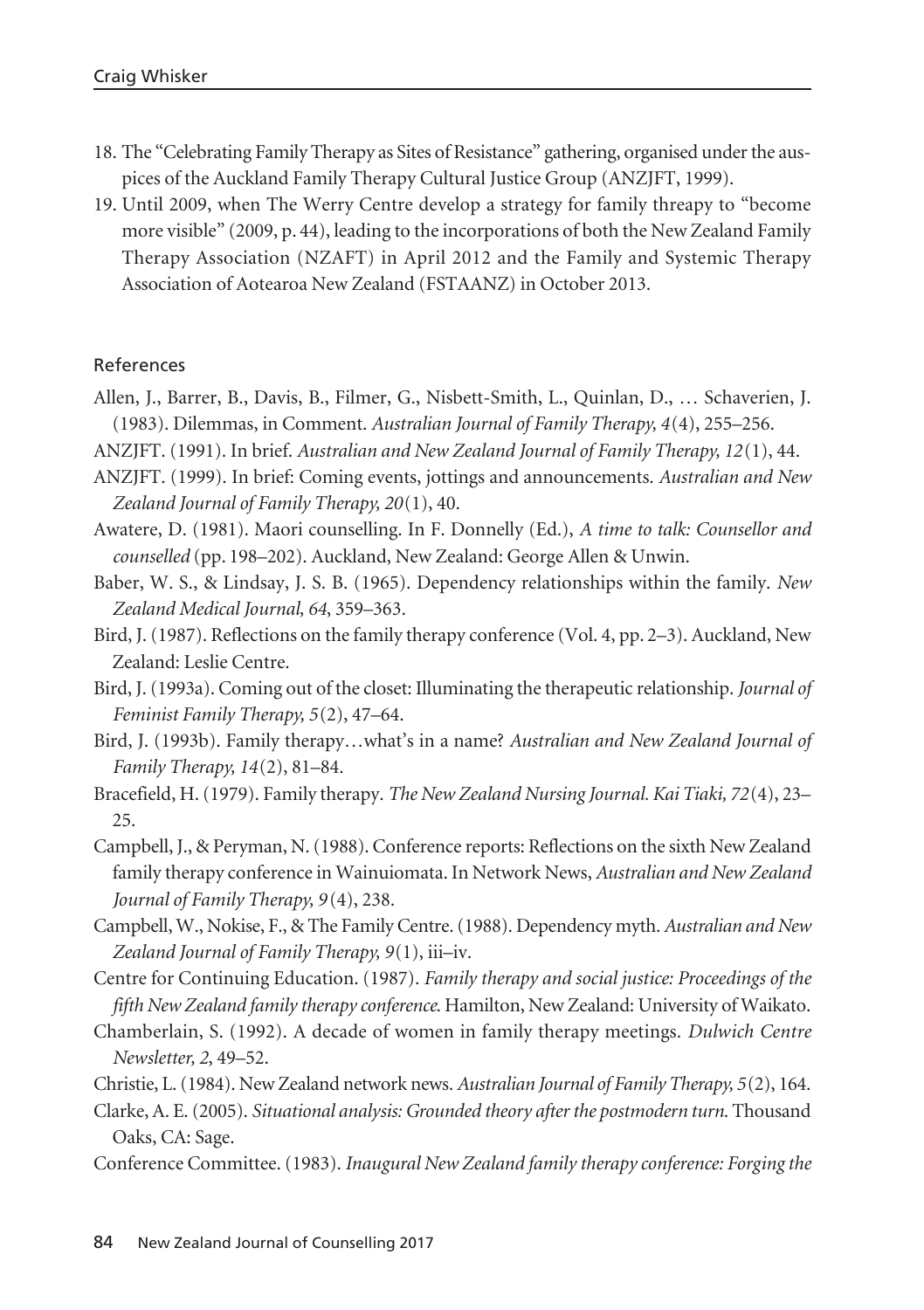*links*. Wellington, New Zealand: The Conference Secretary, c/- Child and Family Clinic, Newtown, Wellington.

- Conference Committee. (1984). *2nd New Zealand family therapy conference '84: Rattling the chains, too much too soon, too little too late*. Auckland, New Zealand: The Conference Secretary, c/- Leslie Centre, Meadowbank, Auckland.
- Corbet, H., & Palmer, K. (1986). Short-term residential therapy for the family: The Eastling Parentcraft Centre project. *Australian and New Zealand Journal of Family Therapy, 7*(4), 203–207.
- Cornwell, M. (1985a). First edition of the ANZJFT succeeding the AJFT (editorial). *Australian and New Zealand Journal of Family Therapy, 6*(1), ii.
- Cornwell, M. (1985b). A few dilemmas (editorial). *Australian and New Zealand Journal of Family Therapy, 6*(3), ii.
- Coventry, R. (1987). Private troubles, public issues: Family therapy and community development. *Consultancy report no. 6, New Zealand* (Lower Hutt Family Centre ed.). West Melbourne, VIC: International Project on Family and Community.
- Crago, H., & Crago, M. (2007). The ANZJFT: Snapshots from the history of an evolving journal. *Australian and New Zealand Journal of Family Therapy, 28*(1), 11–20.
- Daniels, K. R. (1969). Family therapy: Indications and contraindications for its use. *New Zealand Social Worker, 5*(4), 51–57.
- Davidson, G. P. (1986). Family law and family therapy: A New Zealand history of convergent development. *Family Court Review, 24*(1), 17–23.
- Davidson, P. (1987). Family therapy with the violent family. *The Family Law Bulletin, 1*(7), 99– 101.
- Donnelly, F. (Ed.) (1981). *A time to talk: Counsellor and counselled*. Auckland, New Zealand: George Allen & Unwin.
- Drewery, W. (1990). Hearing, listening, and power relations: The problem of delivering unconditional regard. *New Zealand Association of Counsellors Journal, 12*(1), 27–37.
- Durrant, M. (1994). *Australian and New Zealand contributions to family therapy*. Armidale, NSW: University of New England Press.
- Epston, D. (1981a). Family therapy interest group network. *New Zealand Social Work Newsletter*, 18.
- Epston, D. (1981b). New Zealand. In Around Australia and New Zealand. *Australian Journal of Family Therapy, 2*(2), 96–97.
- Epston, D. (1984a). New Zealand network news. In Network News. *Australian Journal of Family Therapy, 5*(1), 84.
- Epston, D. (1984b). Guest address: Australian family therapy conference, Brisbane, 1983. *Australian Journal of Family Therapy, 5*(1), 11–16.
- Epston, D. (1984c). New Zealand network News. In Network News. *Australian Journal of Family Therapy, 5*(2), 164–165.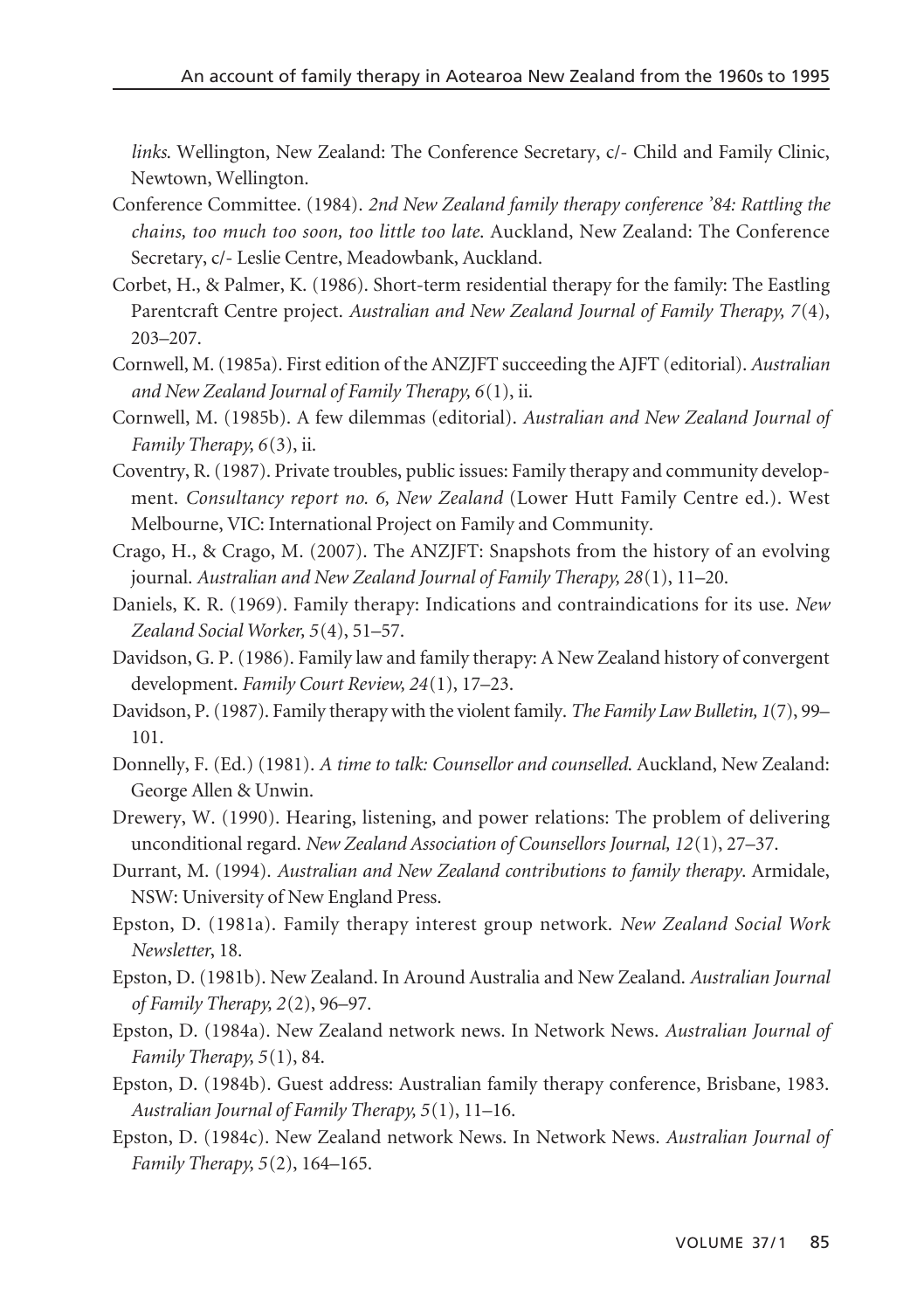- Epston, D. (1993a). Internalizing discourse versus externalising discourses. In S. Gilligan & R. Price (Eds.), *Therapeutic conversations* (pp. 161–177, 180). New York, NY: Norton.
- Epston, D. (1993b). Internalizing other questioning with couples: The New Zealand version. In S. Gilligan & R. Price (Eds.), *Therapeutic conversations*(pp. 183–189, 196). New York, NY: Norton.
- Epston, D. (1995) Reminiscing: How did it all begin? *City Side News, 1*, 2–3. Auckland, New Zealand: The Family Therapy Centre.
- Epston, D. (2003). A biased "genealogy" of narrative practices and just therapy in New Zealand (guest editorial). *Social Work Review*, 1–3.
- Epston, D., & Brock, P. (1984). A strategic approach to an extreme feeding problem. *Australian Journal of Family Therapy, 5*(2), 111–116.
- Esler, I. (1987). Personal reflections, in Conference reports: Reports on fifth New Zealand family therapy conference, May 1987: Family therapy and social justice. *Australian and New Zealand Journal of Family Therapy, 8*(3), 168.
- Esler, I. (1990). Auckland, in Developments in family therapy from 1980 to 1990. *Australian and New Zealand Journal of Family Therapy, 11*(1), 51.
- Esler, I., & Kolff, J. (1988). Local news. In Network News. *Australian and New Zealand Journal of Family Therapy, 9* (3), 169.
- Everts, J. F. (1986). Ethical guidelines in the practice of family counselling. *New Zealand Counselling and Guidance Association Journal, 8*(1), 68–77.
- Grant, W. (1981). Family therapy. In G. L. Hermansson (Ed.), *Guidance in New Zealand secondary schools: Issues and programmes* (pp. 62–67). Wellington, New Zealand: NZ Counselling and Guidance Association.
- Grant, W. (1986). Dunedin—Maori family therapy. In Network News. *Australian and New Zealand Journal of Family Therapy, 7*(2), 111.
- Hall, A. (1987). The place of family therapy in the treatment of anorexia nervosa. *Australian and New Zealand Journal of Psychiatry, 21*(4), 568–574.
- Hansen, P., & McDonell, Y. (1995). Conference reports: 3rd combined Australian and New Zealand conference in Wellington 1995. In Network News (Dec 1995). *Australian and New Zealand Journal of Family Therapy, 16*(4), 226–227.
- Harré Hindmarsh, J. (1993a). Introduction. In Special section from New Zealand. *Journal of Feminist Family Therapy, 5*(2), 1–3.
- Harré Hindmarsh, J. (1993b). Alternative family therapy discourses: It is time to reflect (critically). *Journal of Feminist Family Therapy, 5*(2), 5–28.
- Inglis, M., Pilalis, J., & Davis, B. (1985). Unemployment: The impact on families and work done with families. In Network News. *Australian and New Zealand Journal of Family Therapy, 6*(4), 225–226.
- Ironside, W. (1974). Obituary—Peter Joseph Edward Lewis. *New Zealand Medical Journal, 79*, 1033–1035.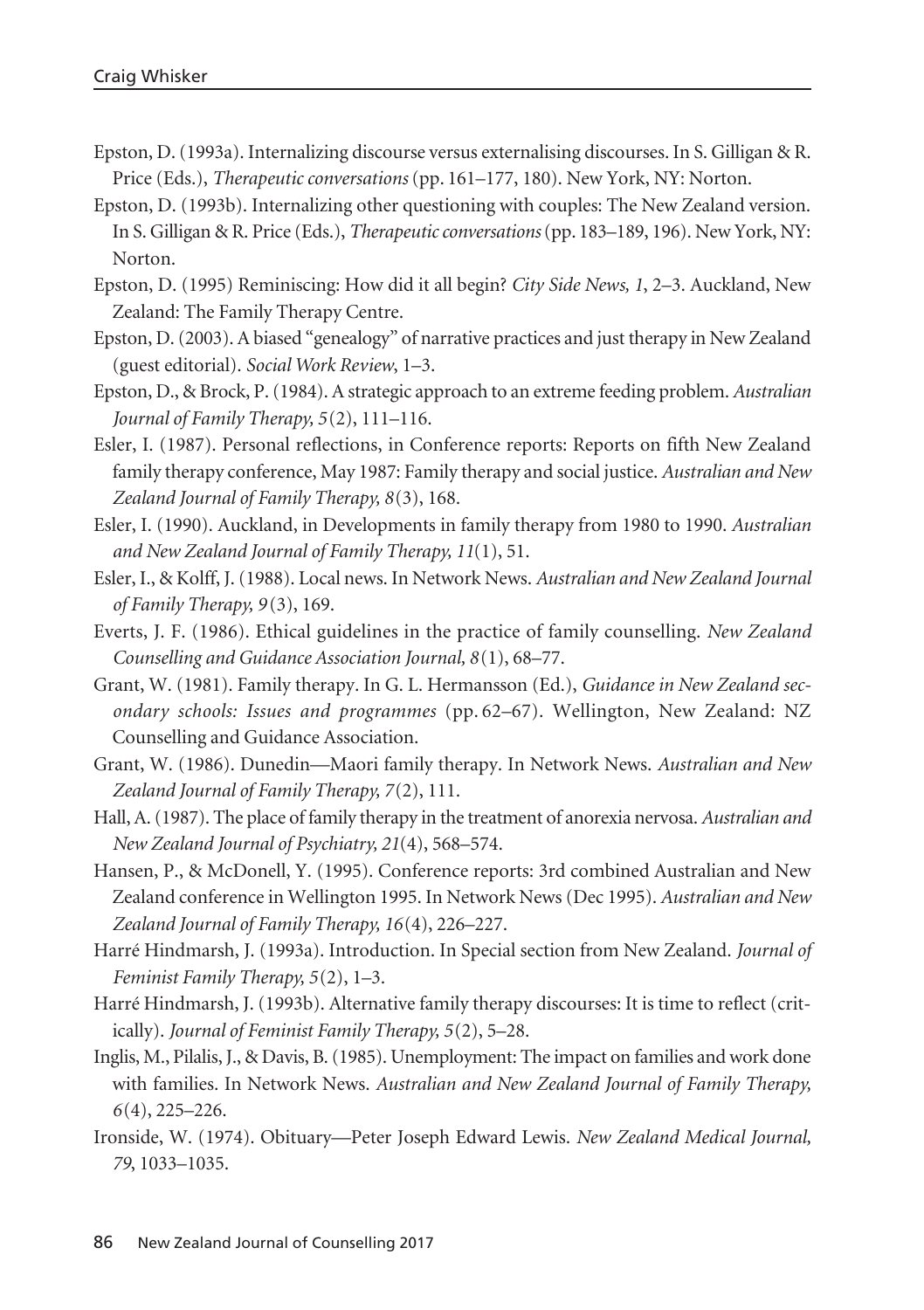- Jackson, S. (1989). Untitled, in Conference reports: 1st Australian and New Zealand family therapy conference—Patterns of experience. *Australian and New Zealand Journal of Family Therapy, 10*(4), 252.
- Kaslow, F. W. (1984). Conference report: Australian Family Therapy Conference (Sept 1983): Impressions of an American visitor. *Australian Journal of Family Therapy, 5*(1), 73–74.
- Kippax, D. E. (1981). Family therapy: An attempt to integrate models and modes into a structure of developing phases of therapy. *Australian and New Zealand Journal of Psychiatry, 15* (1), 11–17.
- Laqueur, H. P., LaBurt, H. A., & Morong, E. (1964). Multiple family: Further developments. *International Journal of Social Psychiatry, Congress issue, K* 69–80.
- Law, I. (1994). A conversation with Kiwi Tamasese and Charles Waldegrave: Interviewed by Ian Law. *Dulwich Centre Newsletter, 1*, 20–27.
- Lewis, P. J. E. (1967). Some clinical considerations in the treatment of adolescent and family disturbance in New Zealand. *New Zealand Medical Journal, 66*, 740–742.
- Lindsay, J. S. B. (1968). Types of family and family types. *Family Process, 7* (1), 51–66.
- Lindsay, J. S. B., & Baber, W. S. (1967). The family in psychotherapy. *New Zealand Medical Journal, 66*, 223–227.
- Lindsay, J. S. B., & Pollard, D. (1974). Multiple family therapy. *Australian and New Zealand Journal of Psychiatry, 8*(3), 181–186.
- Mahony, P. D. (1992). *Conference address by New Zealand's principal Family Court judge*. Paper presented at the Sixth International Conference on Family Therapy, Jerusalem, Israel.
- Mason, D. (1987). Reflections of the fifth New Zealand family therapy conference, in Conference reports: Reports on fifth New Zealand family therapy conference, May 1987: Family therapy and social justice. *Australian and New Zealand Journal of Family Therapy, 8* (3), 168.
- Massey University. (1986). *4th New Zealand family therapy conference: Family therapy New Zealand style—a broader horizon*. Paper presented at the 4th New Zealand family therapy conference: Family therapy New Zealand style—a broader horizon, Palmerston North, NZ.
- Medland, J. (1988). Therapy with the whamere. *Australian and New Zealand Journal of Family Therapy, 9* (1), 33–35.
- Mintoft, B., Quinlan, J., Dowland, J., & Barrer, B. (1983). *Mt Albert Centre for Mental Health Care: A planning and assessment exercise (Occasional Paper no. 23)*. Auckland, New Zealand: Department of Health.
- Mourant, M. (1981). Family counselling. In F. Donnelly (Ed.), *A time to talk: Counsellor and counselled* (pp. 73–89). Auckland, New Zealand: George Allen & Unwin.
- Muir, R. C. (1975). The family and the problem of internalization. *British Journal of Medical Psychology, 48,* 267–272.
- Muir, R. C., & Lewis, P. J. E. (1974). The family as an operating model for the adolescent inpatient unit: Experiences in a New Zealand setting. *Australian and New Zealand Journal of Psychiatry, 8*(3), 173–179.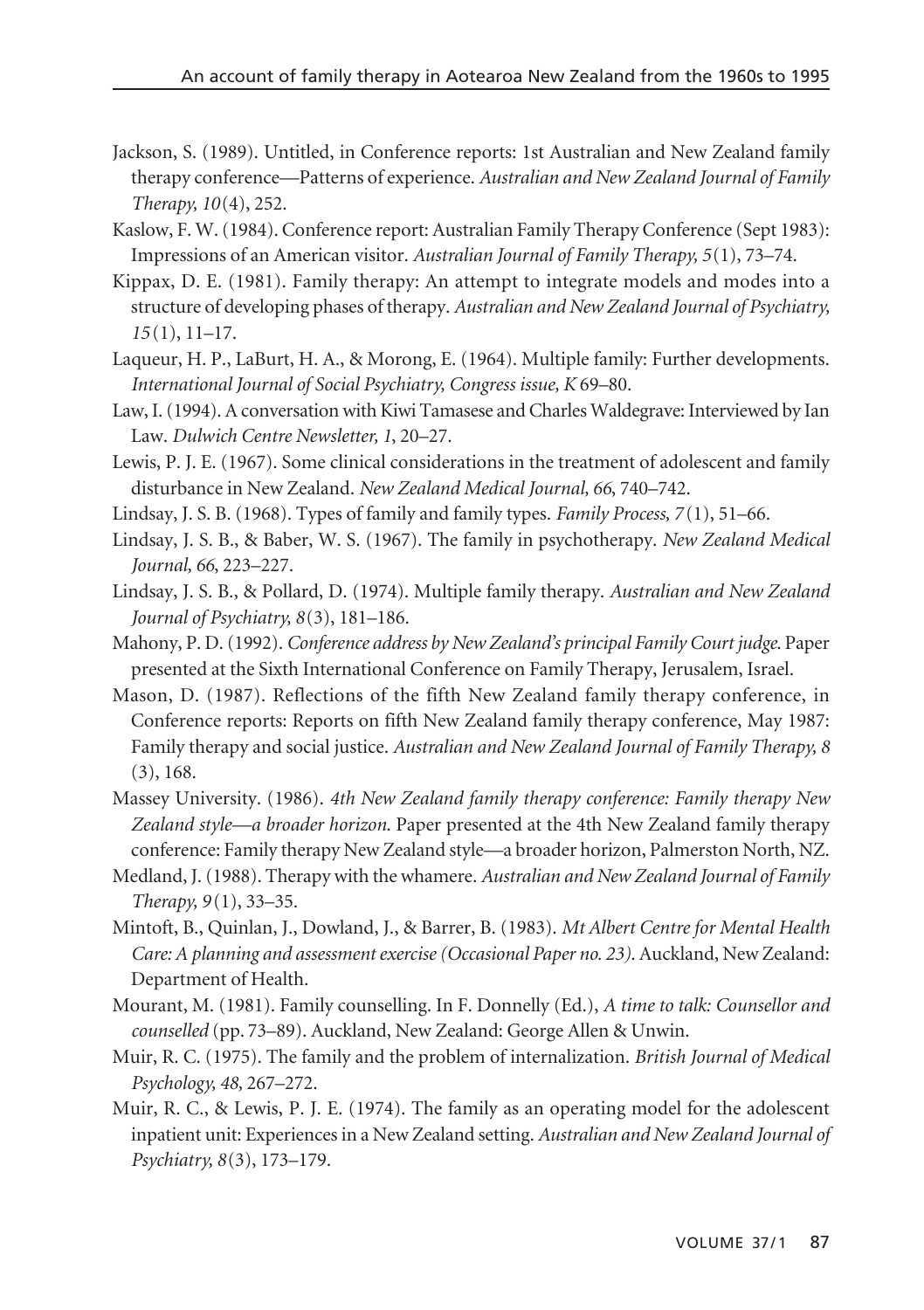- Nash, M. (1998). *People, policies and practice: Social work education in Aotearoa/New Zealand from 1949–1995*. PhD thesis, Massey University, Palmerston North.
- New Zealand Association of Social Workers. (1965). Interdisciplinary seminar on the basis for family therapy by Dr Don D. Jackson. Wellington, New Zealand: Author.
- Pilalis, J. (1981). Involving children in family interviews. *New Zealand Social Worker, 6* (1), 6–7.
- Pilalis, J. (1982). Consumer feedback from short courses in family therapy: A New Zealand report. *Australian Journal of Family Therapy, 3*(4), 211–216.
- Pilalis, J. (1983). Towards a radical model of family "therapy" for social work contexts. *New Zealand Social Work Journal, 8*(4), 6–9.
- Pilalis, J. (1984). The formalization of family therapy training: Issues and implications. *Journal of Family Therapy, 6* (1), 35–46.
- Pilalis, J. (1986a). Local news—New Zealand. In Network News. *Australian and New Zealand Journal of Family Therapy, 7*(2), 116.
- Pilalis, J. (1986b). The integration of theory and practice: A re-examination of a paradoxical expectation. *British Journal of Social Work, 16* (1), 79–96.
- Pilalis, J. (1987). Report of study tour to UK and of UK Association for Family Therapy trainers and training meetings, in Network News. *Australian and New Zealand Journal of Family Therapy, 8* (3), 172.
- Pilalis, J., & Anderton, J. (1986). Feminism and family therapy: A possible meeting point. *Journal of Family Therapy, 8* (2), 99–114.
- Pilalis, J., Davis, B., Smart, R., & Christie, L. (1985). Third conference report, 10–12 May 1985, in Network News. *Australian and New Zealand Journal of Family Therapy, 6*(3), 173–174.
- Pilalis, J., Esler, I., Thawley, G., & Mason, D. (1987). Conference reports: Reports on fifth New Zealand family therapy conference, May 1987: Family therapy and social justice, in Network News. *Australian and New Zealand Journal of Family Therapy, 8* (3), 168.
- Pilalis, J., McDougall, J., McKeever, C., Atley, S., & Druce, T. (1986). Working in teams. In Network News. *Australian and New Zealand Journal of Family Therapy, 7*(4), 235–237.
- Quadrio, C. (1989). President's report: Editorial board report, ANZFFT, 1989. *Australian and New Zealand Journal of Family Therapy, 10* (4), ii.
- Ritchie, J., & Ritchie, J. (1978). *Growing up in New Zealand*. Hornsby, NSW: George Allen & Unwin.
- Robinson, J. F. (1994). *Mothers' experience of family therapy: "You're not human, you're mum"*. Master of Social Work thesis, Massey University, Palmerston North.
- Smart, R. (1986). Thank you New Zealand. In Letters to the editor. *Australian and New Zealand Journal of Family Therapy, 7* (1), 51.
- Smart, R. (1987a). Working with Maori families. In Local News—Network news. *Australian and New Zealand Journal of Family Therapy, 8* (3), 167.
- Smart, R. (1987b). *Homeostasis in the land of the long white cloud*. Paper presented at the fifth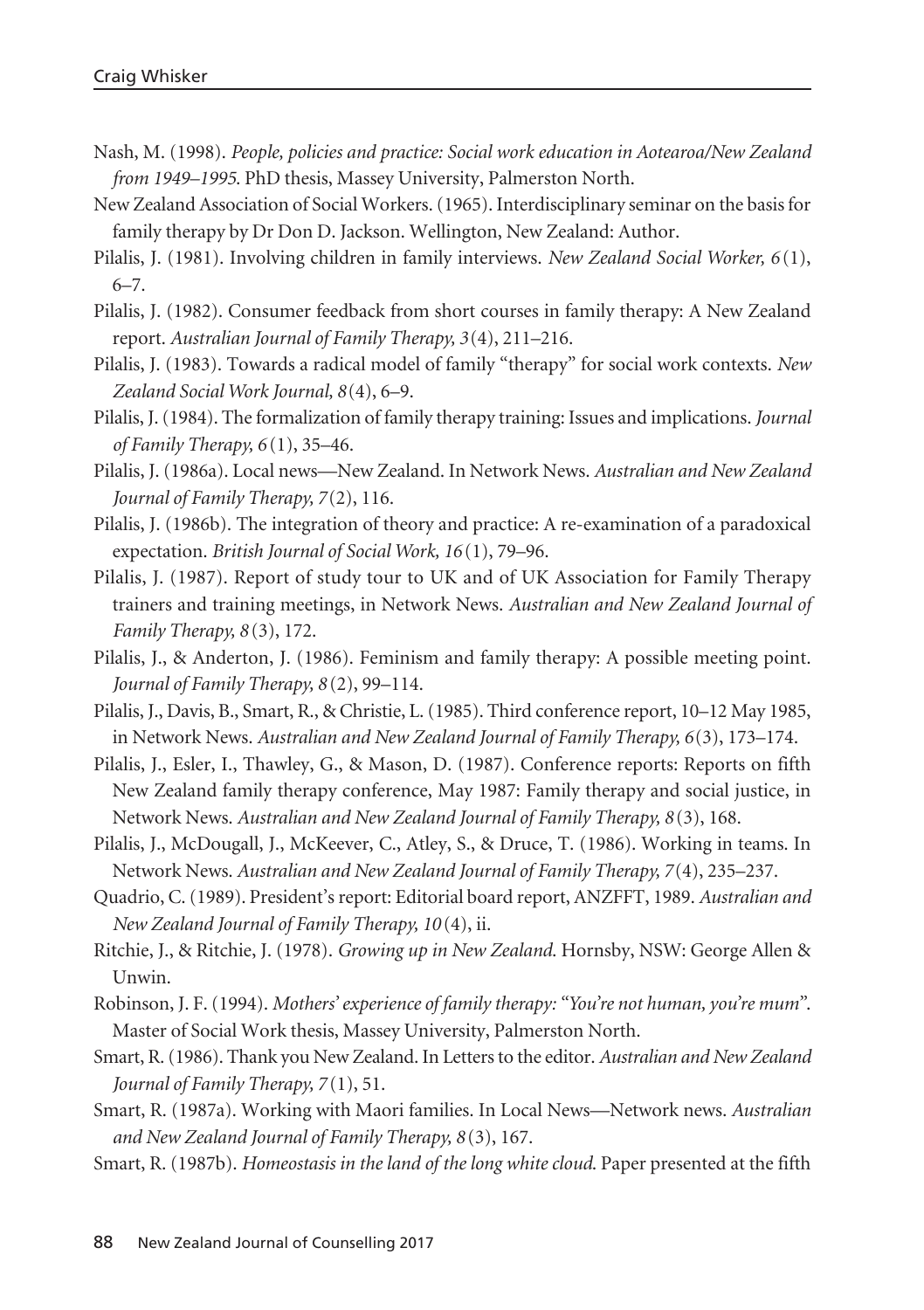New Zealand family therapy conference: Family therapy and social justice, Hamilton, New Zealand.

- Smart, R. (1988). Items for the business agenda. Unpublished: New Zealand Family Therapy Conference, Wainuiomata.
- Smart, R. (1994). Expertosis: Is it catching? *Australian and New Zealand Journal of Family Therapy, 15*(1), 1–9.
- Sved-Williams, A. (1989). Conference title, in Letters. *Australian and New Zealand Journal of Family Therapy, 10*(4), 254.
- Swatland, R. (1968). The principles of social casework with the family. *New Zealand Social Worker, 4*(2), 75–80.
- Tamasese, K., & Laban, L. W. (1993). Gender: The impact of western definitions of womanhood on other cultures. *International Journal of Narrative Therapy and Community Work, 1*, 23–25.
- Tamasese, K., & Waldegrave, C. (1993). Cultural and gender accountability in the "just therapy" approach. *Journal of Feminist Family Therapy, 5*(2), 29–45.
- Tamasese, T. K. (1993). Interface of gender and culture. In R. Nairn, P. Pehi, R. Black, & W. Waitoki (Eds.), *Ka tü, ka oho: Visions of a bicultural partnership in psychology* (pp. 31–38). Wellington, New Zealand: NZ Psychological Society.
- Tapping, C. (1993). Other wisdoms, other worlds: Colonisation and family therapy. *Dulwich Centre Newsletter, 1*, 1–40.
- Taylor, C. M. (1981). Family therapy: Are we trying too hard? *New Zealand Social Worker, 6*(1), 4–5.
- Thawley, G. (1987). "Gee, it's great to be back home again!", in Conference reports: Reports on fifth New Zealand family therapy conference, May 1987: Family therapy and social justice. *Australian and New Zealand Journal of Family Therapy, 8*(3), 168.
- The Werry Centre. (2009). *Family therapy in child and adolescent mental health: A descriptive summary of effectiveness research and practice perspectives to inform training and workforce development planning in New Zealand*. Auckland, New Zealand: Author.
- Topham, M. (1982). The song of life: Its words and music. *Australian Journal of Family Therapy, 3*(2), 57–61.
- Topham, M., & Davidson, P. (1984). Family law and family systems: Multidisciplinary training for professionals. *Australian Journal of Family Therapy, 5*(3), 177–180.
- Towns, A. (1994). Asthma, power, and the therapeutic conversation. *Family Process, 33*(2), 161–174.
- Towns, A., & Seymour, F. W. (1990). What about the family in family therapy research? *Australian and New Zealand Journal of Family Therapy, 11*(4), 222–228.
- Waldegrave, C. (1984). The Butchers, an eclectic approach to family therapy. *Journal of Family Therapy, 6*(3), 247–263.
- Waldegrave, C. (1985). Mono-cultural, mono-class, and so called non-political family therapy. *Australian and New Zealand Journal of Family Therapy, 6*(4), 197–200.